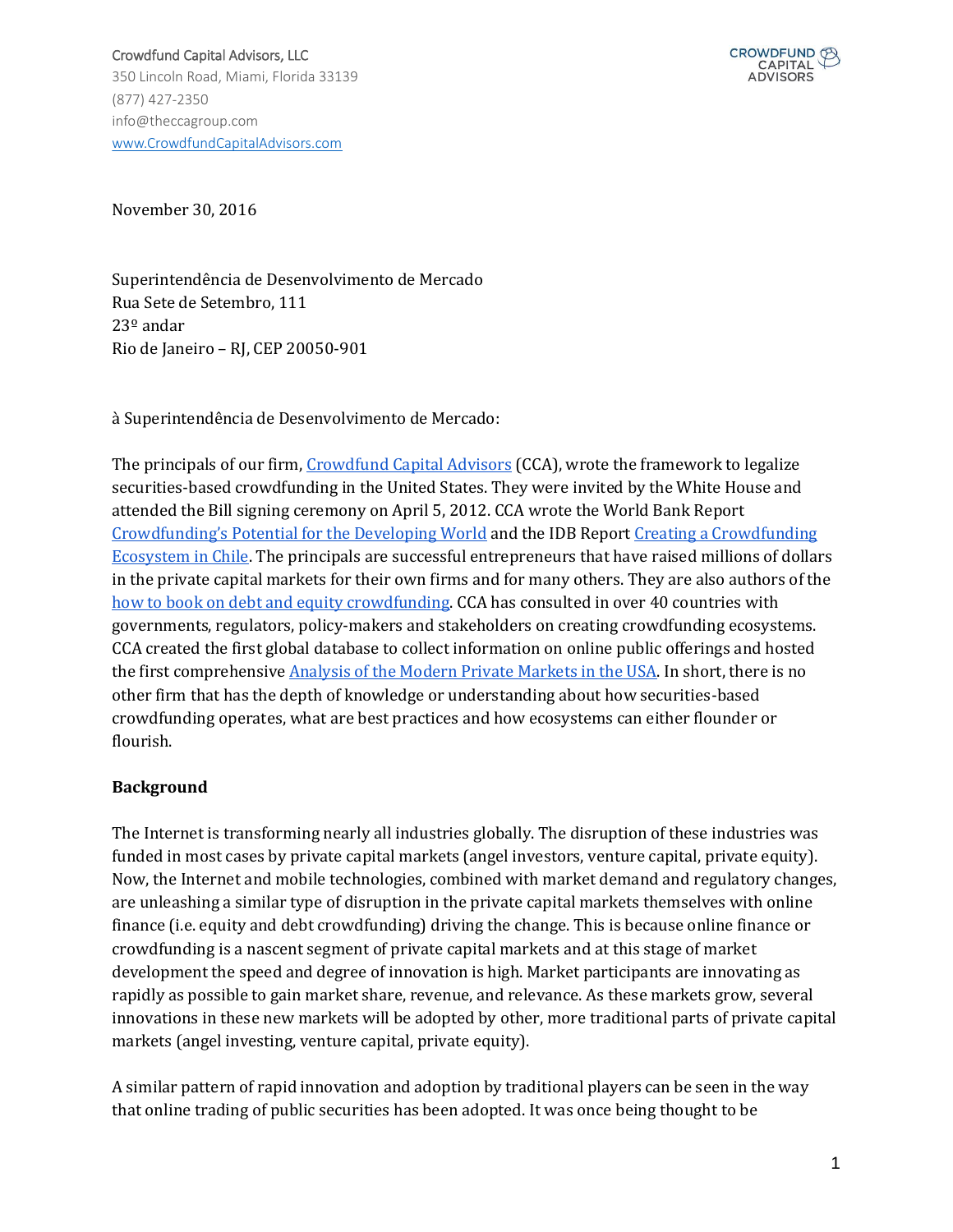impossible but is now the primary way retail investors trade securities. More recently, the rise of robo-advisors, even among high net worth clients of major financial institutions (e.g. JP Morgan Chase's announcement in March 2016 to move private clients with less than US\$10 million in capital into a robo-advisor product). Economies and institutions that understand and support the growth of the online finance industry will succeed. Governments and development institutions that create customized policy solutions based on global best practice can increase job creation, successful entrepreneurship and innovation in their countries. Investors and technology/financial services companies that look upon these new online finance markets to grow their customers and market share will improve their market positions over time. Countries and companies contemplating this new fintech market should understand that it is already past the "early adopter phase". This market is now in the "fast follower" phase. Now is the time for action to secure competitive advantage in the new private capital markets that will fund an increasing portion of the global economy.

Goldman Sachs's (May, 2015) report on *The Future of Finance* describes this "socialization of finance" as a US\$4.7 trillion market disruption opportunity. This disruption will be driven by equity crowdfunding, debt crowdfunding (also known as marketplace lending), real estate crowdfunding, wealth management and robo-advisors.

To build a transparent, efficient, and effective market for debt and equity crowdfunding, a full ecosystem of products and services is being created in countries where crowdfunding is developing. Some of the services are like those that were required to be created by the public stock markets decades ago. Others will be required because of the central role that social media, mobile, and the traditional Web play in crowdfunding.

# **Entrepreneurship, Innovation and Jobs are Critical Parts of a Healthy Economy and a By-Product of a Crowdfunding Ecosystem**

In our comment letter, we will discuss the rise of different types of crowdfunding and how a crowdfunding ecosystem typically evolves. The elements in a successful crowdfunding ecosystem are then explored with examples of the kinds of companies and services that will emerge to support a crowdfunding ecosystem. Drawing on CCA's experience in advising multilateral organizations and governments around the world, this letter outlines best practice in crowdfunding policy, best practice for governments in fostering crowdfunding, and the key elements in building a stable crowdfunding ecosystem. This letter highlights the important role of education and training, as well as how entrepreneurs and SMEs can choose the most appropriate form of crowdfunding for their needs.

#### **Evolution of a Crowdfunding Ecosystem**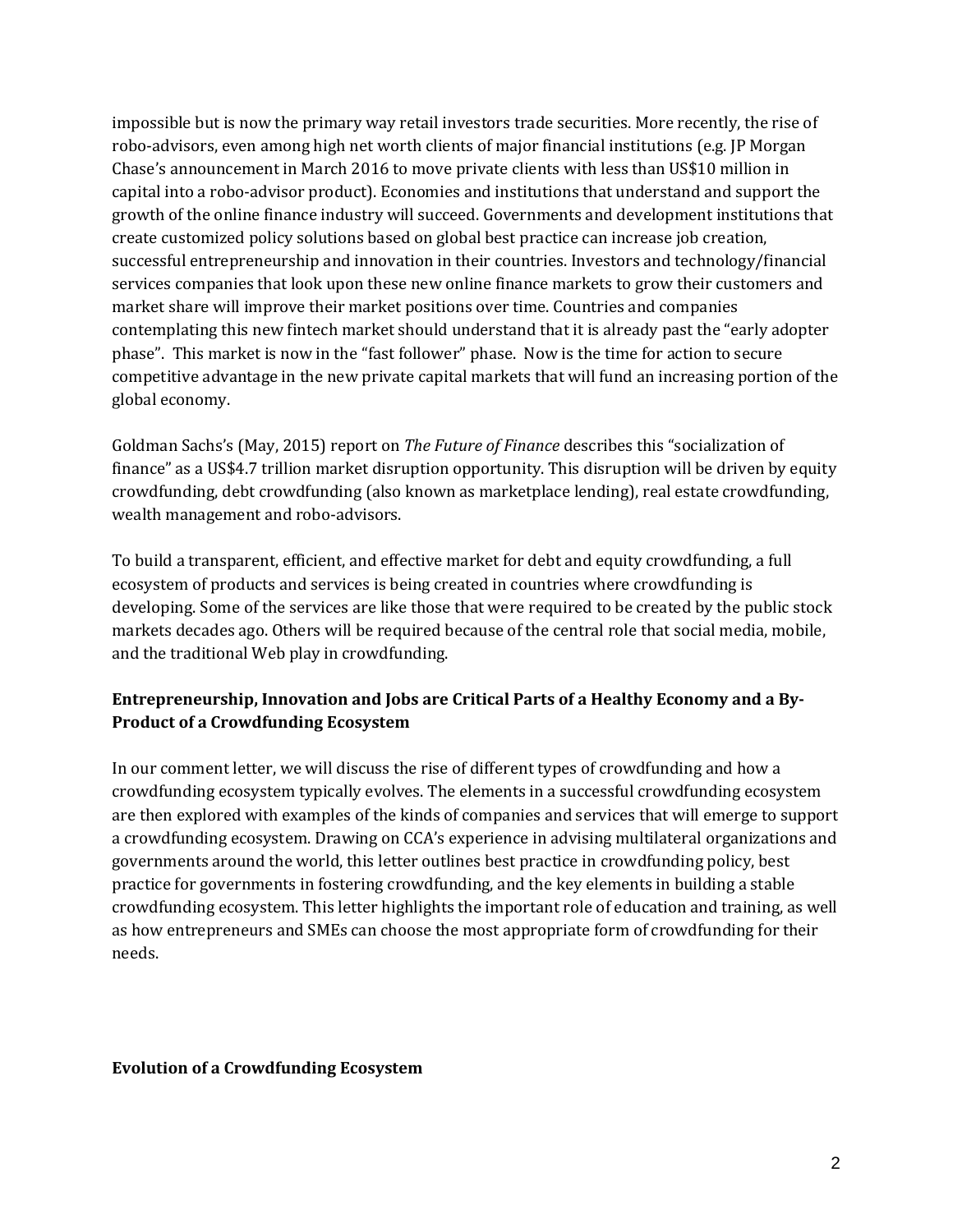The crowdfunding ecosystem within a country typically evolves through four phases on the path to maturity

- **Pre-launch**: Countries in this category have a strong opportunity to be successful with crowdfunding and potential need for crowdfunding to advance other job creation and economic development goals. These countries possess a high utilization of social media but may need to expand or enhance capacities in one or more of the following areas: financial regulation, technology infrastructure development, expanding entrepreneurship skills, and deploying financial technology innovations (examples include Hong Kong, Saudi Arabia, and Jamaica).
- **Experimentation**: Early innovators build crowdfunding services based on successful models in other countries. These usually are either rewards-based (unregulated) crowdfunding or involve working around existing regulation or operation in an area that is not currently explicitly regulated. This can demonstrate the product/market fit of services and motivate governments and regulators to adopt a balanced stakeholder framework to bring these activities within commonsense regulation (recent examples include Singapore, Chile, Mexico, and Thailand).
- **Launch/Early Growth**: Following the authorization of all forms of crowdfunding, typically the market experiences an initial slow start. Given the magnitude of the change in how markets operate (enabling public solicitation and use of social media to raise money from retail and sophisticated investors), time is needed for all parties to build experience and adopt best practice, and for successful cases to emerge (recent examples include Malaysia and the United States).
- **Scaling/Hybridization**: As the market grows, a tipping point is reached that accelerates growth rates to 100-300% per year. This tipping point is a convergence of factors including: growing awareness of crowdfunding; successful cases of exit; active engagement by stakeholders in communication, collaboration, and creation of trusting relationships among themselves that leads to viable markets for crowdfunding; and, most importantly, a rise of companies that build the infrastructure that solves challenges in the market that impede scalability (for example, the United Kingdom).

### **The Five Sectors in a Successful Crowdfunding Ecosystem**

A successful crowdfunding ecosystem comprises technology companies and service providers that support the individuals and companies raising funds. As each market develops further, these ecosystems, which may be categorized into five sectors, grow and localize to solve individual market challenges (for example, offline-to-online transactions, credit scores, monetary flows using mobile communications, and so on):

1. *Crowdfunding platforms and secondary markets* to enable transactions to take place and improve liquidity. Crowdfunding platforms are typically the first part of this sector to develop, well ahead of secondary markets.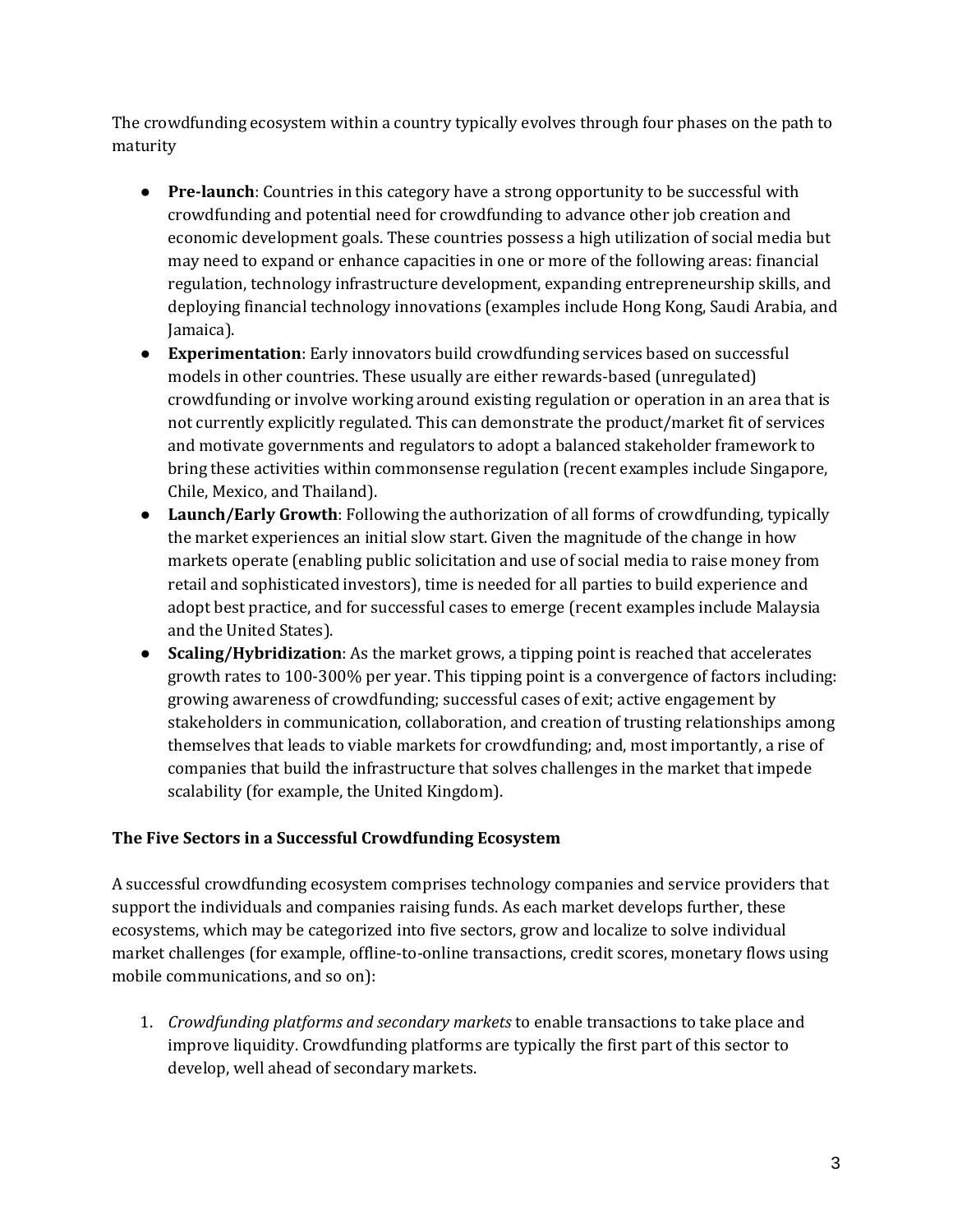- 2. *Trust and transparency tools* to scale the size and frequency of successful offerings. Examples of these types of tools in the public markets include: investor relations, escrow, transfer, settlement, legal services, accounting, and so on.
- 3. *Data and analytics services* to scale the size and scope of markets: Who will be the Bloomberg and Thomson Reuters of these markets? How will investors convert terabytes of data into actionable information?
- 4. *Money transfer*: The ability to move money between individuals and across borders. This is where blockchain technologies intersect with crowdfunding.
- 5. *White space opportunities*: These are the innovative or disruptive new business models and technologies that will almost certainly occur during the formation of this new industry that cannot be anticipated.

### **Underlying Companies to Support a Crowdfunding Ecosystem**

As a crowdfunding industry develops, different kinds of companies will emerge to support the ecosystem. The following is a non-comprehensive list of examples of the types of companies that should evolve:

- *Donation, rewards and accredited (sophisticated) investor and/or non-accredited investor crowdfunding platforms*: Beginning with unregulated donation and rewards platforms, with the passage of policy and regulation that enables debt and equity crowdfunding, many equity-based and lending-based crowdfunding platforms will appear. These platforms will be both all-encompassing and within vertical sectors. Within the verticals, crowdfunding platforms may emerge that are based on: industry (for example, real estate, high tech, farming); gender; ethnic origin (for example, African-American, Asian-American); affinity (for example, veterans, medical doctors); geography (for example, local town chamber of commerce sponsored funding platforms); and diaspora (for example, Ethiopian, Latin American immigrants). Some crowdfunding platforms may take a more passive approach to managing the transactions and simply act as a listing service for entrepreneurs and issuers (for example, AngelList).
- *Traditional broker-dealers*: Broker-dealers will play a major role in the crowdfunding ecosystem. They can provide follow-on revenue in the secondary markets where these emerge. Not only can they align with crowdfunding platforms that wish to be more than a funding platform but they can also act as their own funding platform. Furthermore, regional broker-dealers will work on strategies for a "funding runway" that incorporates both accredited and unaccredited crowdfund investing into a product suite that could be delivered via one platform. For example, US-based North Capital Private Securities, which serves as the principal broker-dealer for over 20 online funding portals, launched 99 fundings in February 2015 to interconnect all the deals on their client sites. This partnership allows technology companies to partner with regulated securities dealers to tackle a sector of the market that institutional banks have vacated owing to regulatory limits.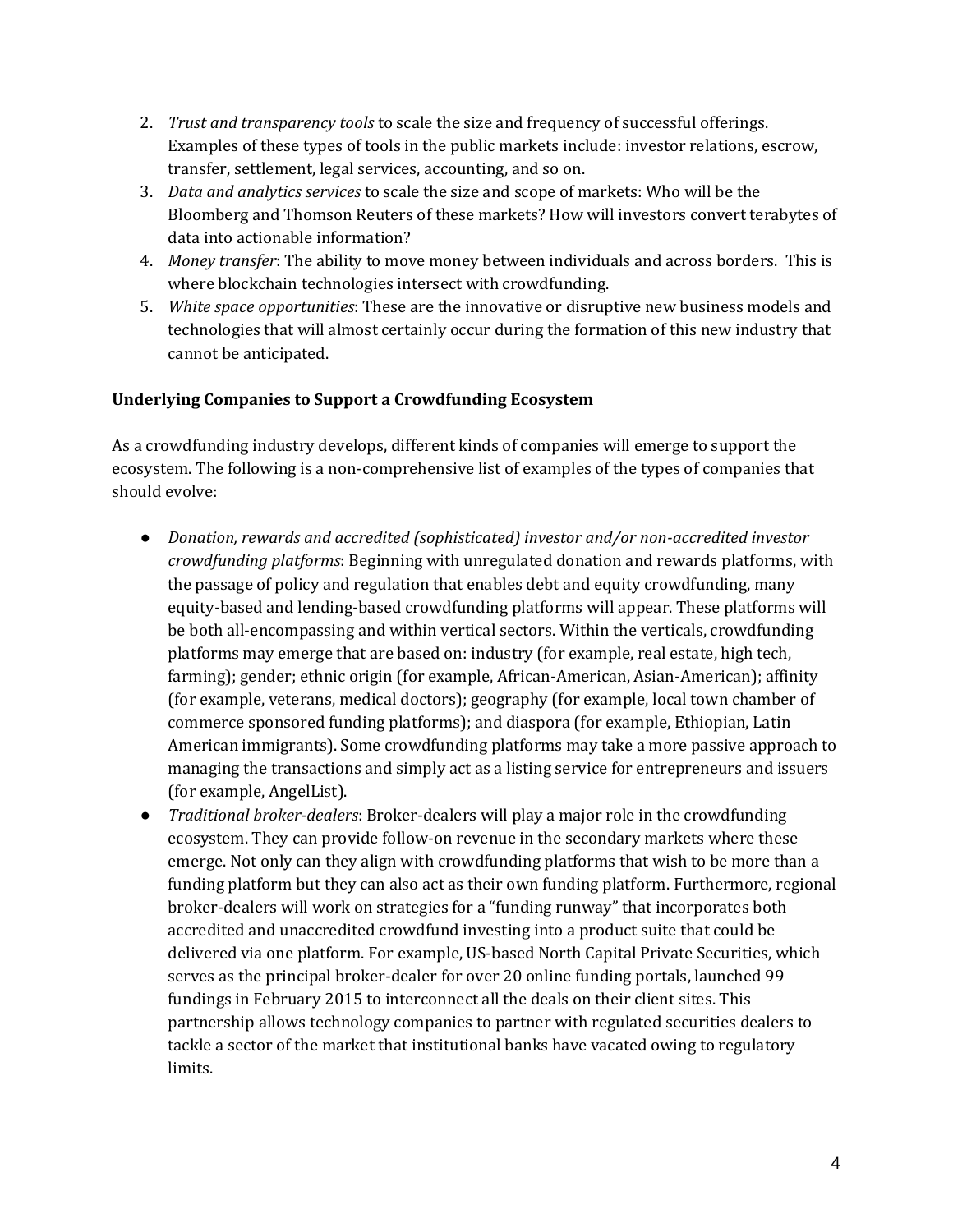- *Crowdfunding technology-enabled angel network services*: Technologies may be deployed to reduce friction and increase transactions and transparency in angel groups and networks that are nascent in countries. This assists in bringing offline-fragmented processes online. An example is the partnership between angel network Gust and equity platform SeedInvest, where SeedInvest acts as the technology backend of Gust deals.
- *Integrated data/analytics feeds*: Service providers will create the "Thomson Reuters" of a country's crowdfunding industry that can expand to offer similar services to the rest of the private capital markets, including both reporting on private capital market transactions, trends and analytics for investors interested in the space. An example is the partnership between data analytic company, Crowdnetic, our firm Crowdfund Capital Advisors and financial reporting firm Thomson Reuters, whereby Crowdnetic will be publishing crowdfunding data from Reuter's feed.
- *Accounting firms*: Accounting firms will play an important role in the crowdfunding ecosystem where legislation may mandate that a certified public accountant provide a review of a company's financial accounts. In certain circumstances accounting firms may be necessary to perform audits on financials. For instance, under Title IV of the U.S. JOBS Act, audits are required for capital raises of over US\$20 million. Hence, accounting firms are expanding to provide services to the crowdfunding industry to develop streamlined processes for issuers, crowdfunding websites and regulators. For example, CrowdfundCPA entered the market to handle the audit requirements for private companies seeking to use the regulations under the U.S. JOBS Act.
- *Escrow, title, and transfer services built for crowdfunding*: Existing companies or new entrants will create products and services to support these new funding structures. This may also create different or new products in other parts of the private capital markets over time. CrowdBouncer is an example of a company that has entered this space to handle these backend requirements. Escrow may be a challenge in regions of the world where banks are the only permitted escrow providers. Crowdfunding may be an opportunity to introduce innovation and new players into this part of private company transactions.
- *Facilitation of mobile-based offerings or transactions*: In many markets the "mobile first" development approach is the initial focus. This is particularly true in developing nations where mobile is the primary access point for Internet connectivity. Vivify Investments is an example of a platform with a mobile first technology to engage high net worth families on teaching wealth creation.
- *Cross-border money transfer*: This issue is one of the most challenging in creating diaspora capital flows. Crowdfunding may contribute to a "tipping point" along with the development of mobile banking and other online technologies, to create solutions to these issues. Governments need to work closely with policymakers and regulators to encourage rather than inhibit capital inflows. This may include cutting back on taxing incoming capital as well as facilitating external capital gains flows where there are company exits.
- *White space opportunities*: As the various types of crowdfunding develop within a country or region, there will be additional businesses that emerge to support this new industry. This is because, for an entirely new business process (fundraising online), new services will be required and demanded by the market. These services may include: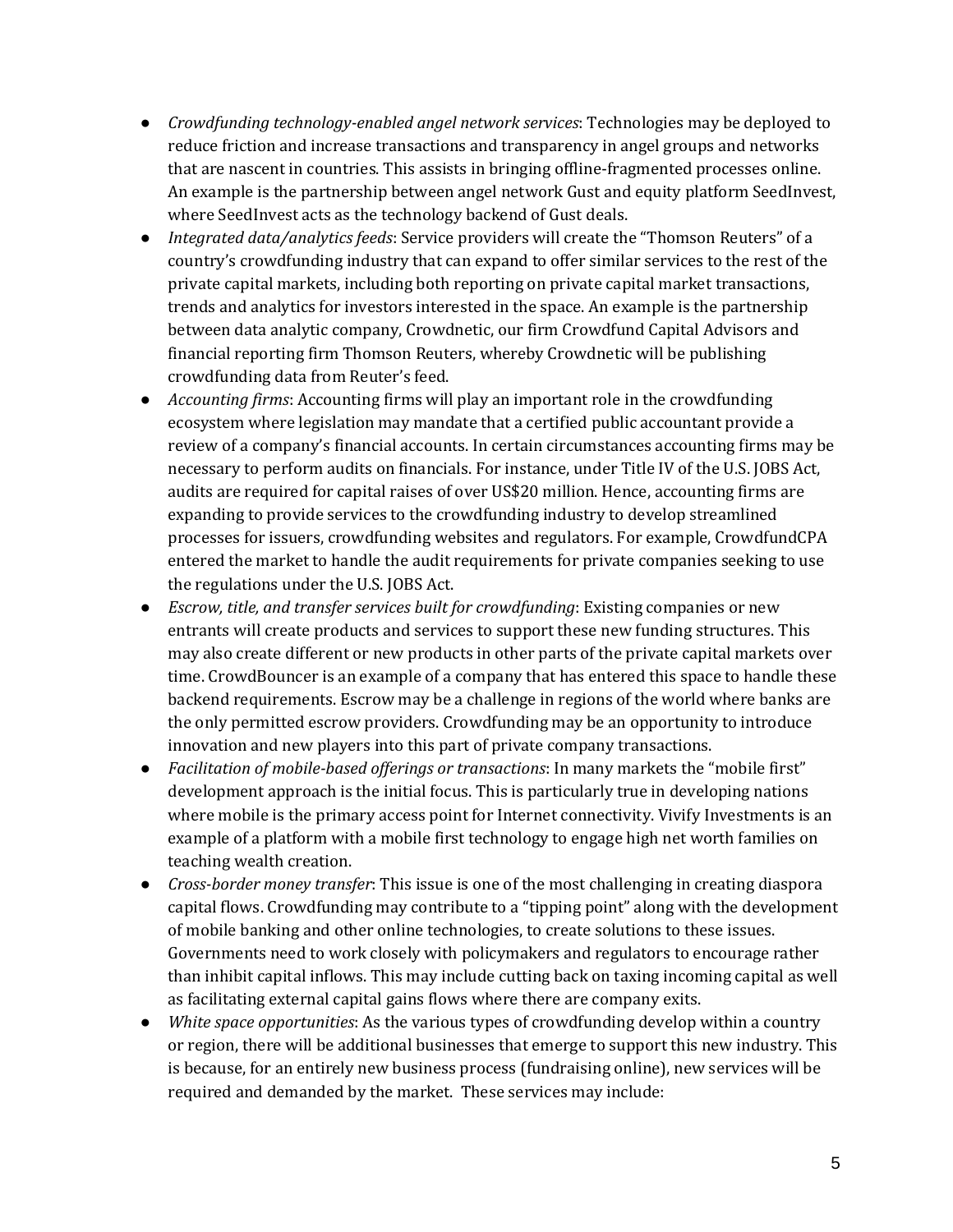- *Education*: Companies will emerge to train entrepreneurs in how to crowdfund (as well as their responsibilities with investors' money) within the law. The same providers will develop courses for investors to be informed on how to make a crowdfund investment, the associated risks and what the law (if any) restricts on their participation. An example of this is an online education series called [Success](http://www.successwithcrowdfunding.com/)  with Crowdfunding, which educates entrepreneurs and investors about the opportunities and risks with crowdfunding.
- *Investor/Issuer fraud detection services*: Fraud is the paramount concern of regulators. Companies that wish to enter the crowdfunding ecosystem to help detect fraud before it can be committed may have potential. EarlyIQ is an example of a platform developed by a former FBI securities fraud agent to tackle the issue of fraud [\(www.earlyiq.com\)](http://www.earlyiq.com/).
- *Credit card and online payment fraud prevention services:* New services must be created to enhance protection against online payment and credit card fraud so that platforms and investors can have trust in these transactions. CashRun is an example of a machine learning platform that guarantees 100% of all cleared transactions and assumes all risk for any fraud [\(www.cashrun.com\)](http://www.cashrun.com/).
- *Cybersecurity*: As in any industry with a Web presence, cybersecurity plays a critical role. Companies that provide a "seal of approval" for investors on crowdfunding platforms, to assure them that a platform meets minimum criteria and that their private information is safe, are likely to have growth potential.
- *Regulatory compliance services*: Regulations may create non-trivial and, in some cases, significant compliance and reporting requirements for companies raising money. Services should be created to remove the administrative burden from companies, ease compliance and provide greater transparency for all market participants. Companies such as Crowd Check (www.crowdcheck.com), Crowdentials (www.crowdentials.com) and iDisclose (www.idisclose.com) are examples of best practice.
- *Data analytics services*: Opportunities to create actionable dashboards, metrics, measurements, and analytics opportunities may be significant. One potential comparable would be to consider the growth and success of these services in the online advertising market. Crowdnetic (www.crowdnetic.com) is a leader already in this field.
- *Investor relations' tools*: Another area where services are likely to emerge to support best practice is investor reporting and relations. Companies should emerge to offer streamlined reporting tools that both allow entrepreneurs and issuers to record and transmit what is taking place within their businesses and ease year-end reporting. Companies that provide tools that not only streamline the communication channel between entrepreneur and investor but also allow investors to play a more active role in the growth of the business will present attractive opportunities. KoreConx is one example of a company that is building a technology to communicate with investors in a secure fashion.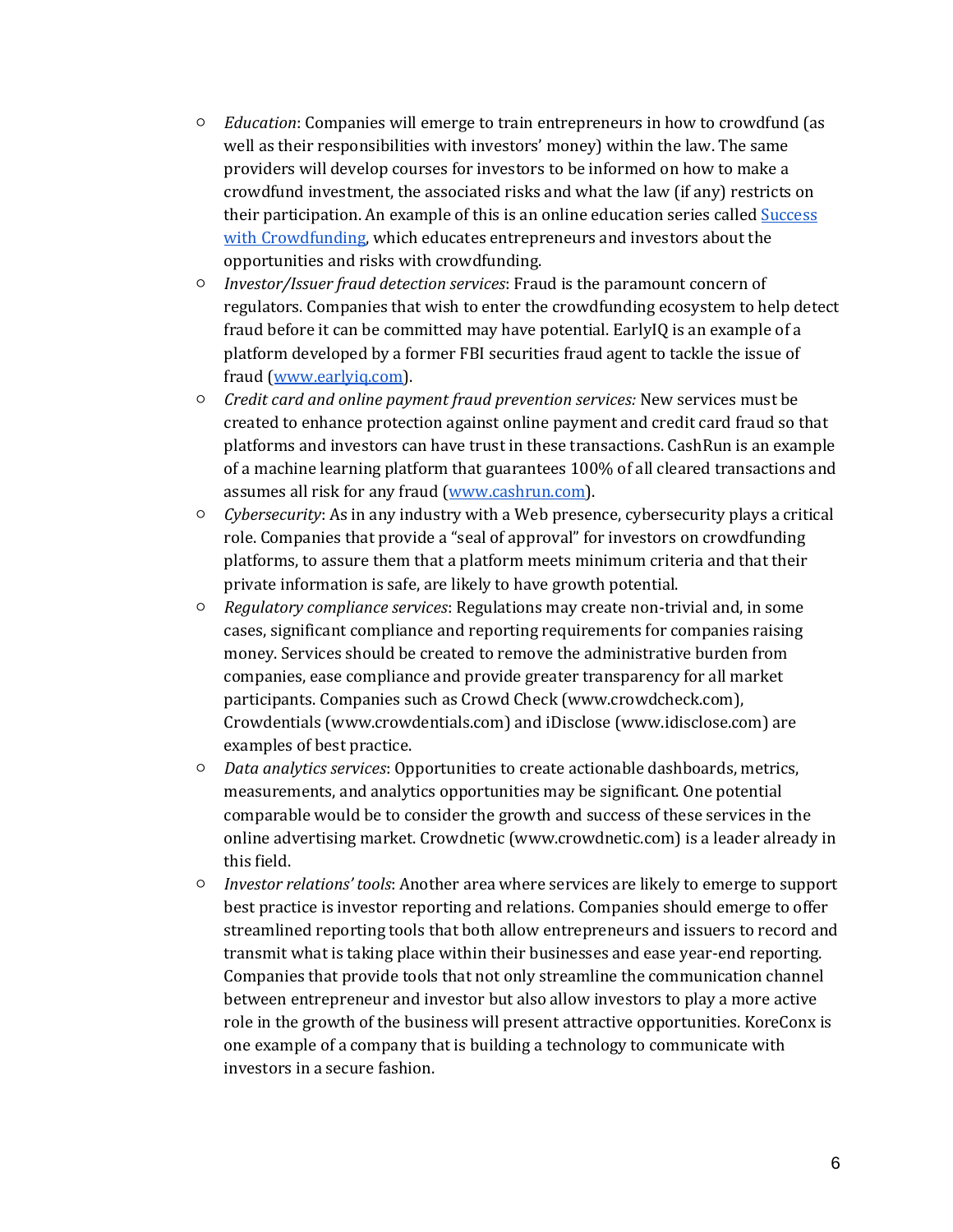- *Shareholder rights' services for crowdfunded shares*: A subset of this would include services required to represent crowdfund investors when venture capital or private equity firms invest at a later stage.
- *Campaign management/marketing services*: Service companies will be created to assist entrepreneurs in branding, marketing, and successfully executing entrepreneurs crowdfund investing campaigns as well as providing additional social marketing reach.
- *Gamification and social connectivity*: A subset of this includes services that enhance the crowdfunding experience, strengthen the wisdom of the crowds, and better connect market participants.
- *Accelerator and incubator-focused services*: As accelerators and incubators begin to incorporate crowdfund investing and crowdfunding, these entities may either be customers for, or foster the creation of, crowdfunding technologies. Not only do accelerators and incubators offer good deal flow for crowdfunding platforms and investors but they are also a good starting point for entrepreneurs who might lack business acumen. This is particularly true for emerging markets or developing economies with nascent startup ecosystems.
- *Media*: The stories that relate to this industry will be significant, ranging from covering local technology companies being built to support the industry to innovative entrepreneurs who were successful with a campaign. Media companies may enter the space to develop television programs around funding winning ideas. Magazines and other forms of media will appear to cover these innovations.
- *Traditional and online entertainment*: There are several television programs, such as The Startup Hour (www.thestartuphour.com), currently under development that focus on crowdfund investing. Companies will emerge to provide related products and services to tie-ins to such shows.
- *Insurance*: Some governments, like Chile, are providing guarantee programs to encourage investors to make limited risks. These insurance endeavors increase market participation and create opportunities for insurance companies to create policies directed at the crowdfunding ecosystem. Such policies include directors' and officers' liability (D&O) insurance for emerging companies and fraud insurance. Global player AIG has also launched their own line of crowdfund related insurance products.
- *Secondary markets*: Secondary market players, like NASDAQ Private Market (www.nasdaqprivatemarket.com), may be formed to create liquidity for securities purchased in accordance with regulations created. These market participants stand to earn commissions on sales. In the United States, several existing primary issuance crowdfunding platforms are considering adding a secondary market feature. In other smaller markets, there may be a role for the stock market in a country to provide a market for secondary trades of crowdfunded shares. The challenge and opportunity, however, is that these stock markets must take a "crowd-enabled" approach to setting up and regulating these markets, rather than expecting these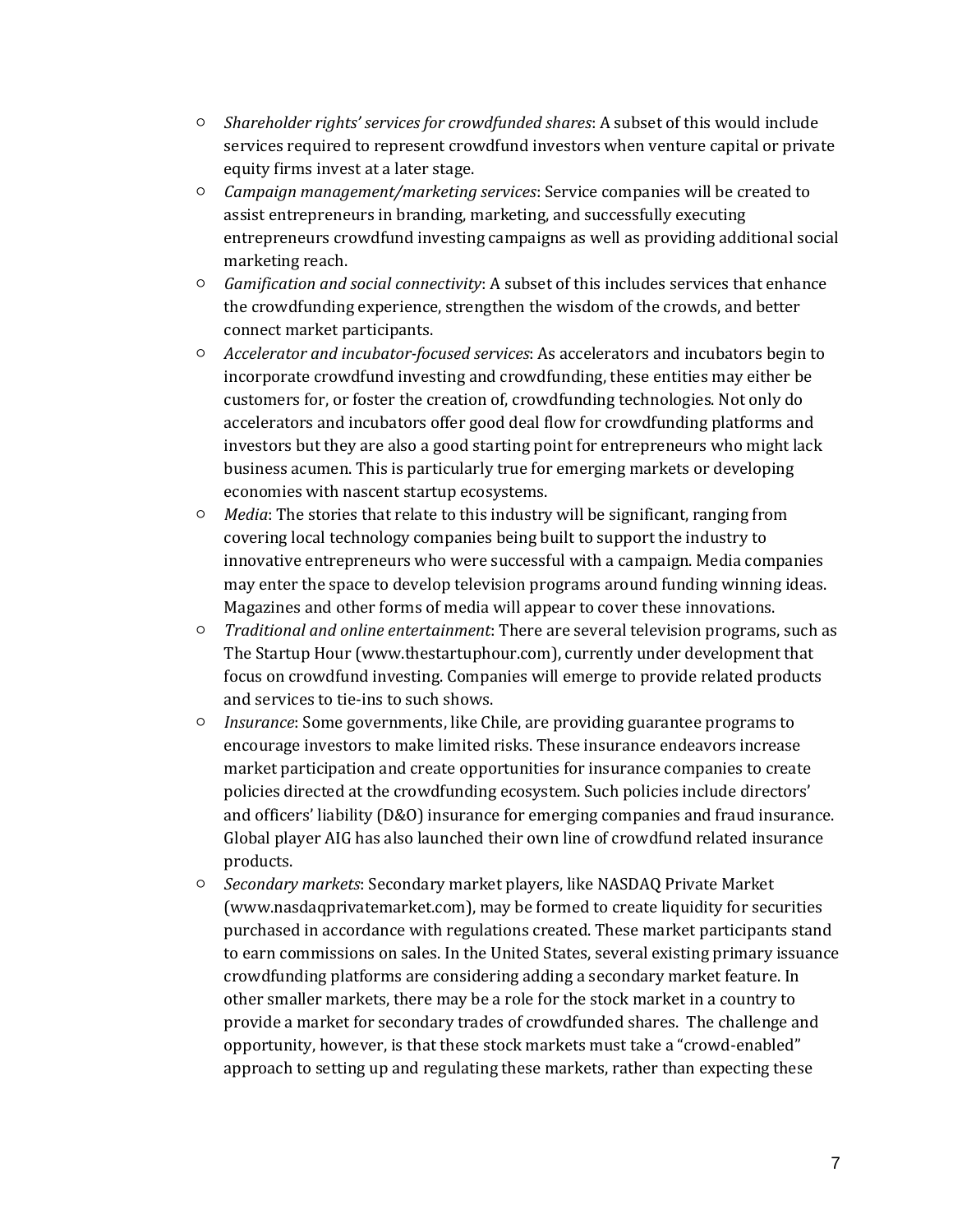markets to function effectively by just taking the same regulation and requirements from the main stock board and cutting and pasting it on the new "crowd-board".

○ *Business processing and facilitation services*: Some of these crowdfund investing focused services will have spillover opportunities in other more traditional investment markets, for example, services that facilitate the transactions and create new business process or refine existing process.

#### **Best Practice in Crowdfunding Policy**

Traditionally, creating new financial regulations is a process with limited outside consultation. Creating an industry for equity and debt crowdfunding in a country is a significant undertaking that requires increased collaboration among stakeholders. Regulators, governments, investors, and industry can collaborate to form a balanced framework upon which legislation and regulations can be enacted. An open dialogue provides an opportunity for leaders from government and key sectors to build a consensus around a framework that results in a rational process to form legislation and regulation for securities-based crowdfunding.

The CCA Balanced Stakeholder Framework™ has been designed to assist the ecosystem of government, regulators, investors, and entrepreneurs to balance each group's needs to reach the ultimate goal: to foster innovation, enable access to capital for entrepreneurs and SMEs, and the creation of jobs. This framework has been applied in several countries around the world and has helped groups to answer key questions in creating a crowdfunding industry that is transparent, efficient, and scalable. The framework also offers the flexibility that enables it to be used by both large and small countries across the spectrum of development.

**The CCA Balanced Stakeholder Framework**™ addresses the needs of each audience in policy and regulation:

● *Protection for Investors*: This is a core tenet in all securities regulation globally, to protect investors via adequate disclosure of relevant information to enable them to make informed decisions. If constructed properly, crowdfunding has the potential to better provide investor protection because the data is online in databases and can be standardized and reported more easily than data from traditional securities filings that are not easy to understand or use.

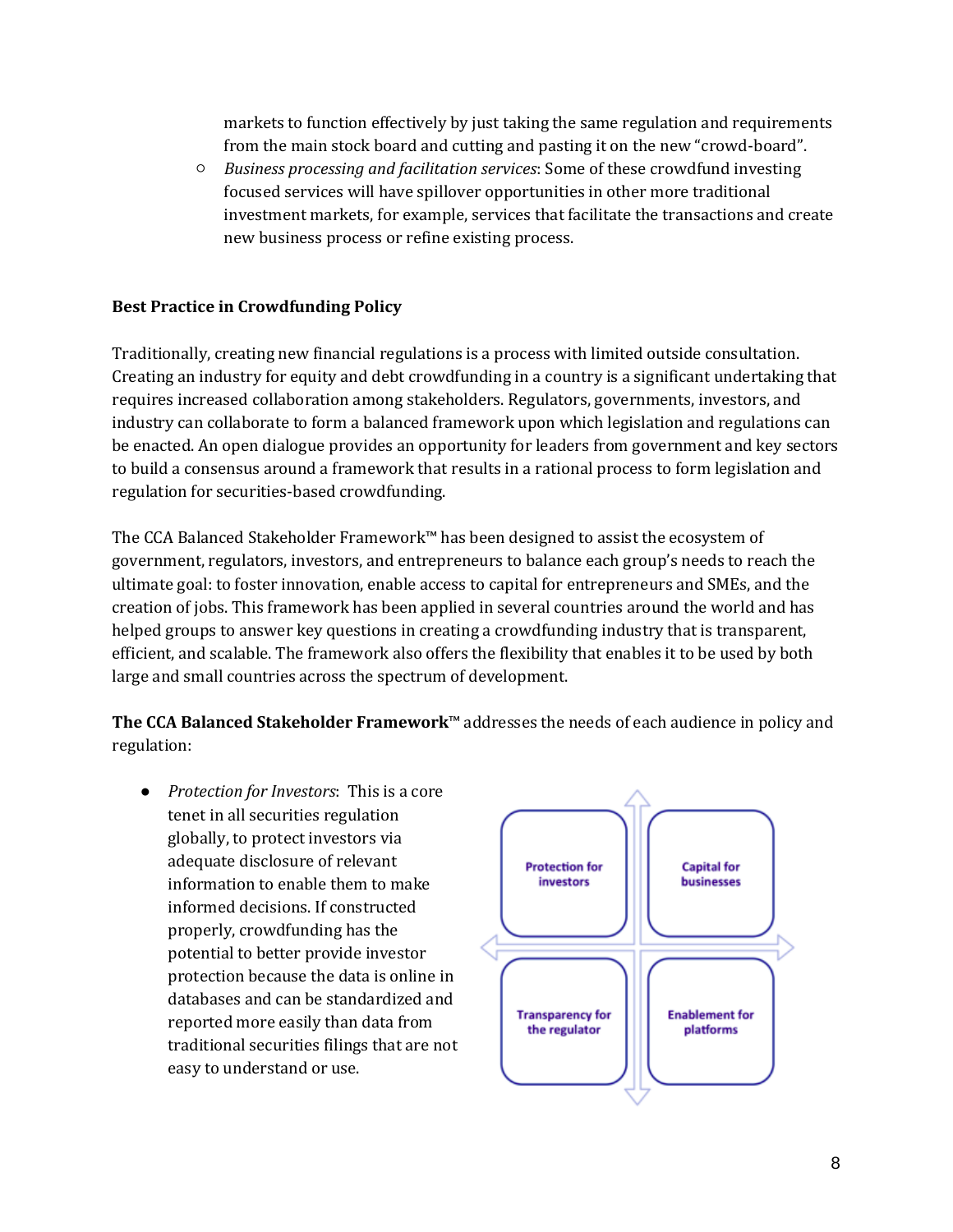- *Capital for Entrepreneurs and SMEs*: The goal in developing crowdfunding is to create opportunities for SMEs and entrepreneurs to gain access to capital not available before. If the regulations and processes to access this capital are too expensive, difficult, or unmanageable, then the time spent creating the regulation and infrastructure will fail because businesses and entrepreneurs will not use it. They will continue to do without access to capital and will not be able to reach their full potential.
- *Transparency for Regulators*: Crowdfunding cannot function without transparency. Technology creates the transparency that enables transactions to be completed and trust to form. Crowdfunding offers the possibility to provide regulators with greater access to data and information on offerings than has been available in the past. That transparency can support effective decision making by regulators, to modulate best practice and regulations more rapidly than was possible before.
- *Viability for the Crowdfunding Industry*: If crowdfunding platforms are not allowed to be profitable, self-sustainable businesses, the ecosystem will fail because the platforms will cease to operate. Stakeholders and decision makers can work to provide adequate oversight of platforms, but in a way, that leverages the technology to make it lightweight and efficient for platforms to comply.

# **Drivers that inform the implementation of the CCA Balanced Stakeholder Framework™**

Successfully implementing the CCA Balanced Stakeholder Framework™ requires the presence of a number of key drivers:

- Internet access for a majority of the population
- Mobile communications and social media in the country
- Business formation laws & bankruptcy laws
- Money transfer laws
- Securities and lending regulations, and
- Cultural issues (trust, entrepreneurship as an acceptable career, transparency, risk tolerance in business transactions)

### **Important Issues to be considered within the CCA Balanced Stakeholder Framework™**

In addition, there are many important issues and key questions that must be considered for successful implementation. Some of the important issues and questions are:

### Protection for Investors

- Should there be individual investment limits for investors?
- Should there be transfer restrictions for securities?
- Should there be limits on the number of shareholders per issue?
- Is there a need for "educationally accredited investors" in crowdfunding, and reassessing the requirements to be an accredited investor?
- Should there be investor education needs/requirements/available tools?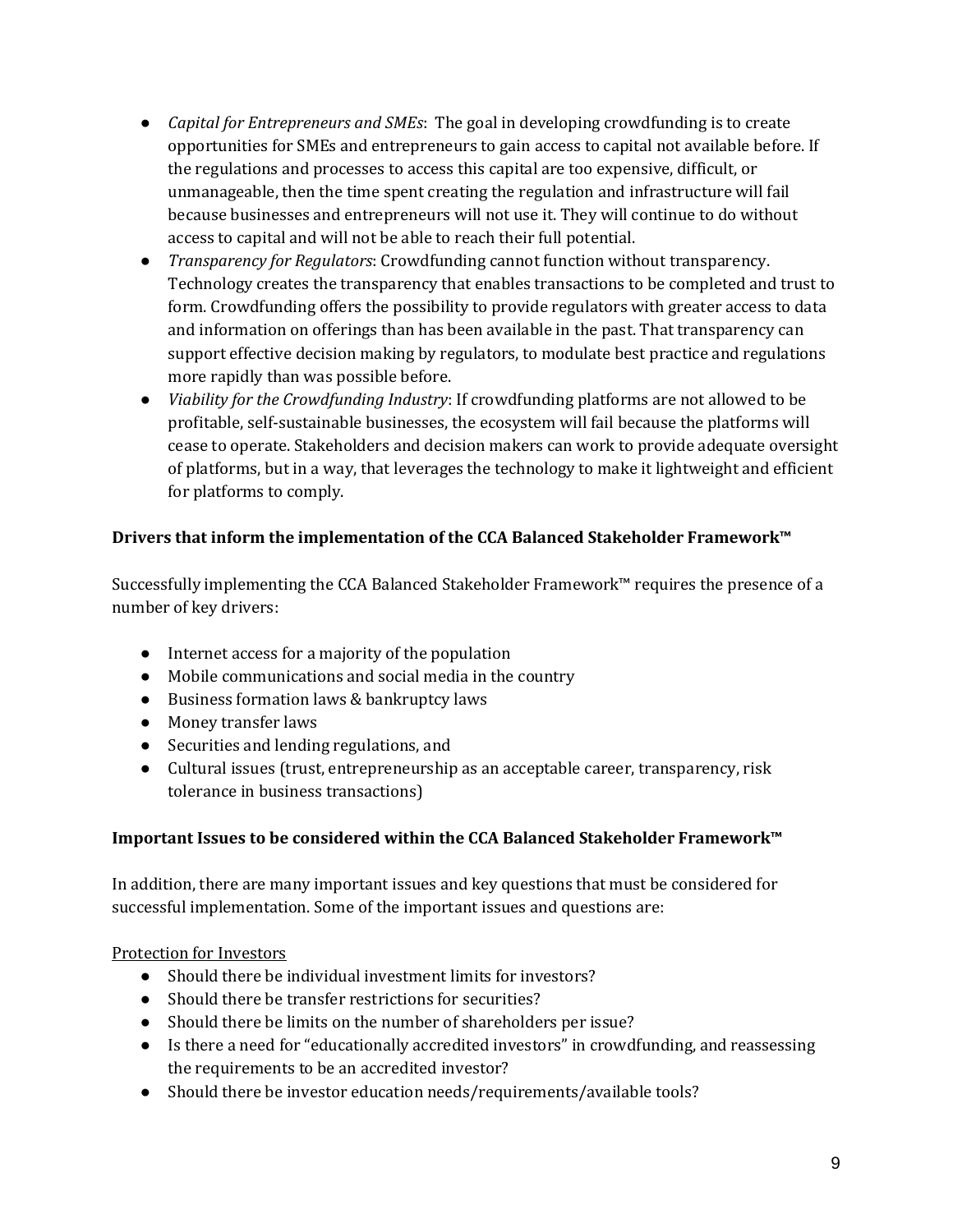Capital for Entrepreneurs and SMEs

- What types of businesses entities will use crowdfunding?
- What should be the maximum offering size?
- How important is closing speed for offerings?
- What should be the offering documents and prospectus requirements? What online tools are available?
- What should be the financial disclosure requirements?

### Transparency for Regulators

- What Investor verification (Including "know your customer," anti-money laundering and anti-terrorist verification) services exist or need to be created?
- What pre-filing and "testing the water" provisions for issuers may be allowed?
- What Diaspora investor specific communication/education/pilot programs can be developed to strengthen regional financial engagement?
- What can be done to resolve money transfer/exchange control issues to enable crossborder investment?
- What should be ongoing disclosure and filing requirements, including termination of reporting requirements?
- What should be the data monitoring and communication methods with the crowdfunding industry and industry trade association?

### Viability for the Crowdfunding Industry

- Does a crowdfunding professional association exist or does it need to be created?
- What should be the is the advertising and general solicitation guidelines (including via the Web and social media)?
- What should the Crowdfunding platform requirements be for a common data standard for the industry?
- What should the crowdfunding platform liability preemption be? (Equivalent to a safe harbor that exists for traditional offerings)?
- What consideration should be given to secondary markets for securities?
- What kind of liability limits for platforms should be created?

### **Best Practice for Governments in Fostering Crowdfunding**

Governments have a critical role to play in fostering a crowdfunding ecosystem, including:

● Identifying and convening key individual stakeholders within the government to become government champions of crowdfunding. Ideally these individuals will be former entrepreneurs themselves and hence will be familiar with the challenges of starting, scaling, funding, and dissolving corporations. These stakeholders should become part of a larger group of industry advocates and private sector stakeholders to create a simple and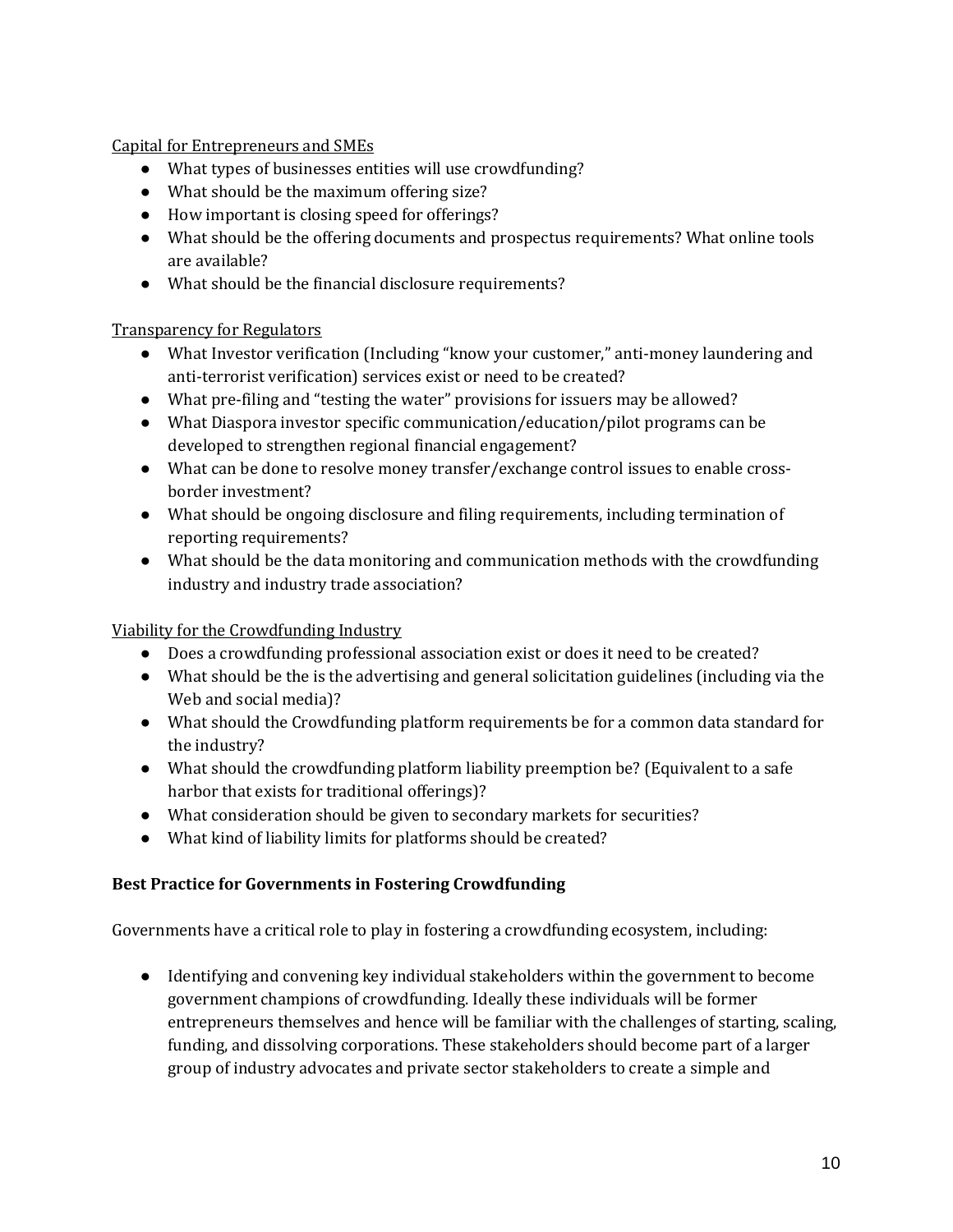consensual framework for crowdfunding based on the CCA Balanced Stakeholder Framework™.

- Developing modernizing incorporation and bankruptcy laws. This may include policies that encourage the formation of corporations (preferably online) without undue time, bureaucracy, or cost, as well as policies that foster the dissolution of corporations in the event that they fail or go out of business.
- Developing policies that foster the enablement of both the crowdfunding association and the ecosystem. This includes encouraging the development and funding of ecosystem enablers such as incubators, accelerators, and coworking spaces, and providing incentives for mentors to engage in these. In addition, governments should allocate the relatively small amount of funding needed to support and sustain the crowdfunding association and ecosystem from relevant technology, entrepreneurship, innovation and economic development ministries and agencies.
- Crafting balanced legislation (based on the CCA Balance Stakeholder Framework™) that balances the interests of entrepreneurs who need capital, with investors who need protection, with regulators who need oversight, and with crowdfunding intermediaries who need enough freedom to operate without being burdened by bureaucracy and costs.
- Policies that encourage risk taking by investors and assist in the mitigation of those risks by offering:
	- Government/crowd co-investment schemes in which the government creates funds to invest both alongside investors or acts as a top-up fund (where investors have shown a certain degree of interest).
	- Investment guarantees and insurance policies that protect a proportion of an investor's investment should a company be fraudulent.
	- $\circ$  Tax incentives that either waive capital gains for investments that are held over a certain period of time or allow for the write off of losses for investments made into qualified small businesses that fail.
	- Other policies that support the utilization of crowdfunding as a tool for additional distribution of capital already allocated to entrepreneurship and SME development that may not be fully utilized today.
- Policies that enable new market entrants to emerge, especially where existing financial market participants are not serving this new market. One potential example of this is allowing the creation of third party escrow agents to serve crowdfunding platforms that are not tied to existing financial institutions. These escrow agents could operate at a lower cost and with regulatory oversight and government backing.
- Connecting the different parts of the government such that the branches work together and communicate with each other regarding relevant activities. An example of good practice would be to have the policymakers and regulators discuss with the Chamber of Commerce the rules on crowdfunding; the Chamber of Commerce discusses the impact of crowdfunding with the tax authorities; and the Ministry of Science and Technology talks with the Development Banks on where they need support and assistance.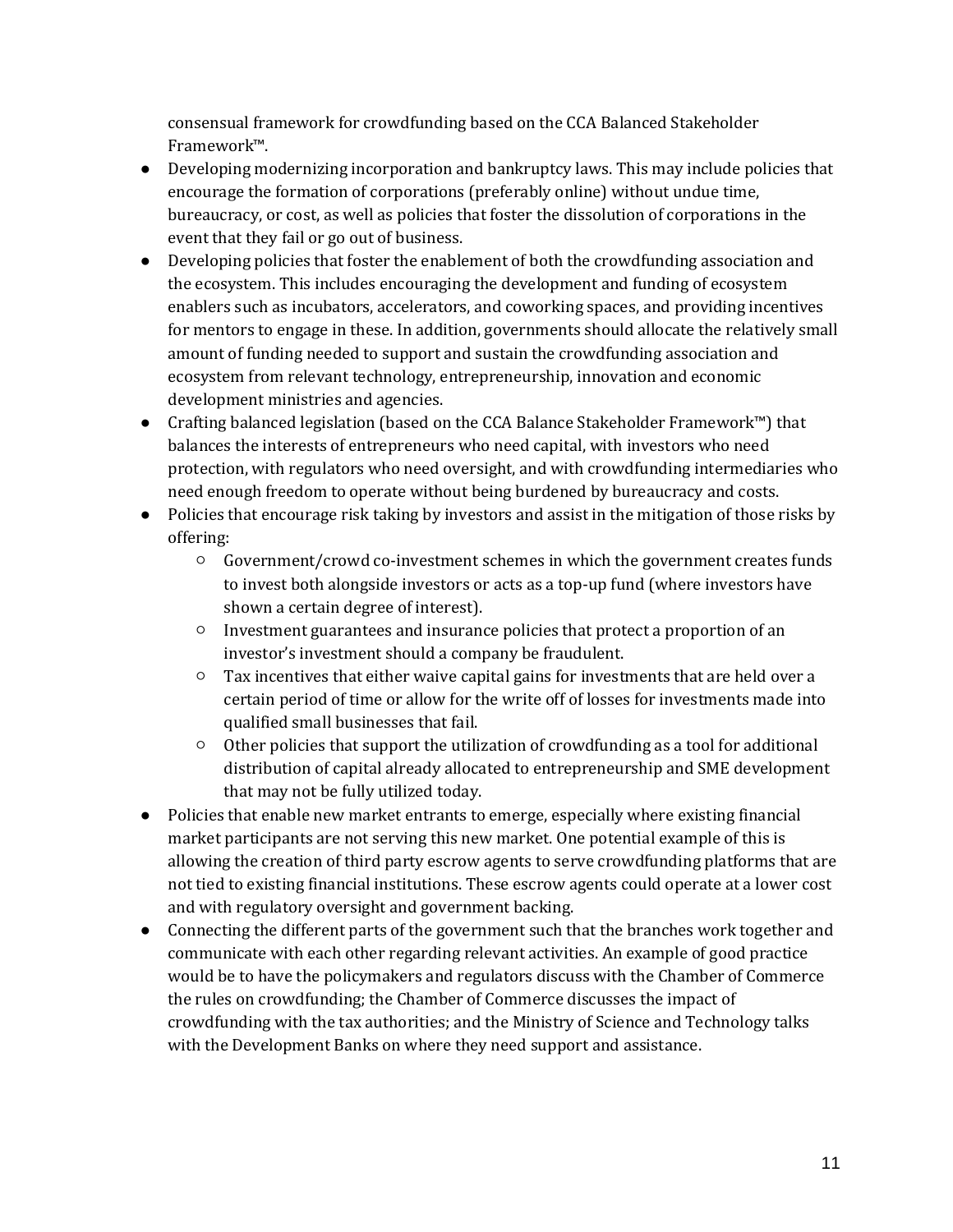## **Important Dynamics in Building a Stable Crowdfunding Ecosystem: Regulator–Industry Relationship: Trust Building and Transparency to Create a Solid Foundation**

Trust lies at the core of all financial transactions, including crowdfunding. Building a foundation for a successful crowdfunding industry requires trust between the crowdfunding industry and the financial regulatory authority. This trust does not happen overnight, nor does it happen without a concerted effort from all parties. It is crucial that as a crowdfunding industry emerges that they form an alliance and speak with one voice. This is important because it provides a forum for everyone interested in crowdfunding to convene as well as representing the industry with a unified voice when speaking with the media, governments, or regulators.

Nearly every industry (financial and non-financial) forms some kind of trade association to help create a strong, successful, and ethical industry that can function within whatever regulatory regime exists, and advocate for favorable regulations to enable the industry to grow. Emerging best practice includes the creation of a national crowdfunding association to help the crowdfunding industry to grow and succeed. The association should be kept simple and should not require enormous infrastructure or time commitments, the focus of its activities should be the:

- Creation of an initial statement of principles that all members agree to as part of their membership of the association. These principles should be common sense items like the following that form the foundation of a strong and ethical industry that endorses The Balanced Stakeholder Framework™ approach to enabling crowdfunding:
	- Establish strong protection for investors in the form of an Investor's Bill of Rights, including tests to assess investors' understanding of risk, criminal background checks on issuers, and adequate disclosures by issuers;
	- Ensure confidentiality of investors' personal financial information;
	- Ensure that investors do not exceed statutory investment limits, by implementing standardized reporting and communication among platforms;
	- Establish standard communication processes for transparent flow of information between the issuer, the investor, the intermediary, and the regulatory agency;
	- Develop a code of conduct for crowdfunding platforms, with enforcement mechanisms to punish bad actors;
	- Create a recognizable brand common to trustworthy intermediaries (akin to VeriSign or BBB).
- Definition of standards on how member platforms should operate and conduct their business and with which members agree to adhere to as a condition of membership in the association. These guidelines set minimum standards for operation and a level playing field for members.
- Registration of crowdfunding platforms with the securities regulator only members of the association should be able to apply to be registered. Such a check-and-balance system helps to significantly reduce the likelihood of fraudulent platforms and unites industry and regulator in a common cause.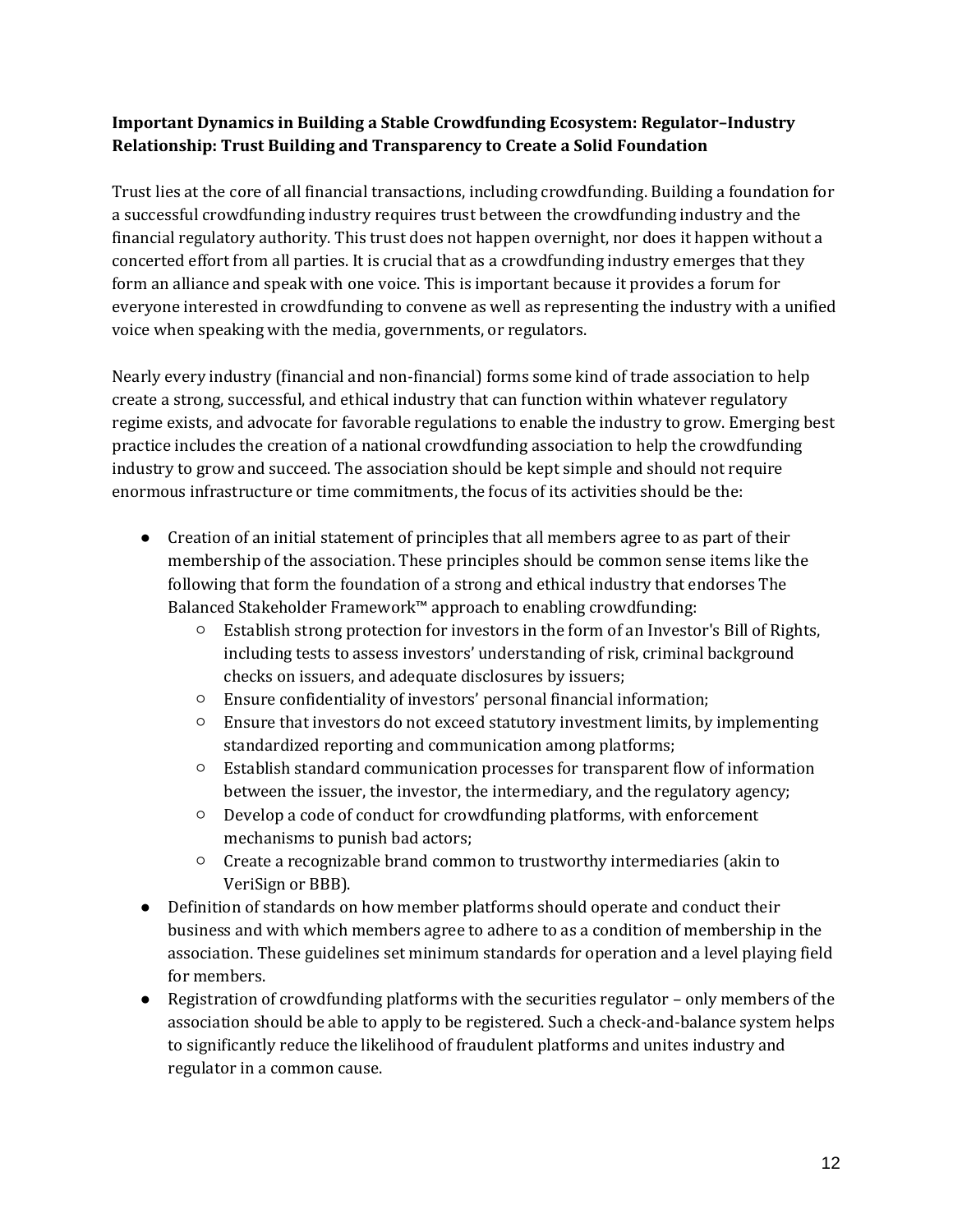- Construction of data standards so that all platforms can send key data elements to the regulator on a regular basis. Transmitting this data on a periodic basis enables crowdfunding platforms to have ongoing dialogue with the regulator based on data regarding the market and how it is functioning. This data will increase opportunities for the regulator to agree to an annual review of funding rules to make commonsense modifications that can help improve market dynamics while maintaining a balance among the stakeholders. Relevant data elements will vary to some degree depending on a number of factors. These elements should be created and evaluated on a country specific basis. Possible data elements may include:
	- Number of companies funded in the period
	- Names of companies listed in the period
	- Names of companies funded in the period
	- Amount funded by company in the period
	- Type of funding closed (equity, debt, and so on)
	- Number of employees at the close of funding
	- Other data that both the crowdfunding association members and securities regulator agree are helpful in promoting the growth of the industry and better transparency for the regulator.
	- This data will increase opportunities for the regulator to participate in an annual review of crowdfunding rules allowing modifications to help improve market dynamics while maintaining a balance among the stakeholders.

#### **The Role of Education and Training**

Education and training has a key role to play in protecting both investors and companies seeking funding. Relevant entrepreneurship training organizations must add crowdfunding training to their curriculum to enable them to master the art and science of crowdfunding. While there is nothing new about raising money to support an entrepreneurial endeavor, there is a need to raise awareness about crowdfunding to avoid confusion. Education will play a critical role in markets where crowdfunding is emerging because although the process is old the system is new.

Best practice in education include the following key elements:

- 1. Explaining the different methods of crowdfunding (that is, donation, rewards, equity, debt).
- 2. Reviewing the benefits and risks of each type for the entrepreneur, the investor, and the government under which the ecosystem is emerging.
- 3. Determining which type of crowdfunding best matches a particular company's or initiative's need.
- 4. Detailing the journey an entrepreneur must take to move from idea to campaign to funding.
- 5. Instilling in entrepreneurs the role of capital, how to be responsible with investor's capital, and how to communicate with investors and backers after funding.
- 6. Teaching entrepreneurs how important it is to carefully plan their crowdfunding campaigns to significantly increase their chances of success.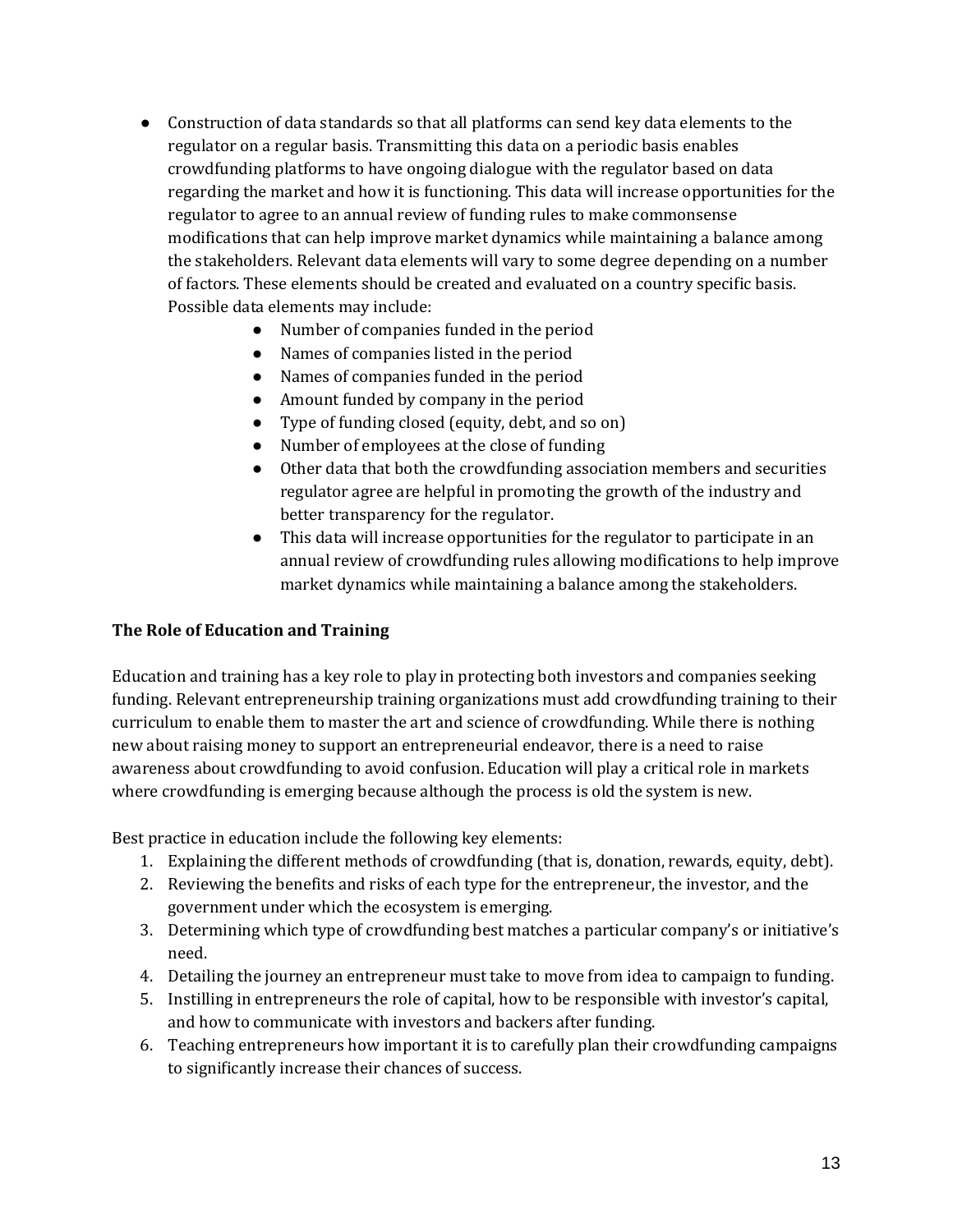- 7. Helping entrepreneurs understand the requirement to build their social network both offline and online prior to the launch of their campaign to increase the likelihood of success.
- 8. Teaching entrepreneurs the importance of "give, give, give, ask" when engaging their social network. It is vital that entrepreneurs give to their social networks before they ask for money and support to demonstrate that they are good members of the community.
- 9. Where debt and equity crowdfunding initiatives begin to gain traction, engaging government officials, policymakers, and regulators in a dialog and educating them on the economic benefits of job creation, entrepreneurship development, and innovation.

Education and training is crucial because it teaches entrepreneurs how to raise money online as well as teaching investors how to make informed decisions and not risk more money than they can afford to lose. When done properly, education programs built to support crowdfunding extol entrepreneurship, innovation, job creation, and gender inclusivity. For governments, more new businesses mean more tax revenue. Economies that develop policies to support securities-based crowdfunding address major economic detriments that may include funding gaps, poor economic output, brain drain, and inequality. Educating entrepreneurs and investors can be done online or delivered in person via partnerships with accelerators, incubators, and universities. Emerging markets, that have fewer skilled entrepreneurs, have been using crowdfunding education as a filtering mechanism. For instance, entrepreneurs in Kenya that wish to raise funds on equity platform LeLepa must take and pass an education program in order to be eligible to raise funds on their platform. Requiring entrepreneurs to educate themselves about the process before they embark upon it forces them to expend time, energy, and sometime even enrollment fees. This shows that they have significant commitment before applying to platforms for funding. There are also ways to leverage technology not only to educate but also to make sure entrepreneurs are compliant. Traklight is an example of a company that assists entrepreneurs raise funds by making sure they have all the diligence and documentation that investors, lawyers, or certified public accountants would need.

One of the critical components of skilling entrepreneurs in the use of crowdfunding is in their understanding and experience regarding the time commitment required to be successful in a crowdfunding campaign. Entrepreneurs who understand that raising funds is a full-time job and are willing to dedicate the time and resources to doing so are not only more likely to succeed but make for better entrepreneurs once funded. Entrepreneurial training should highlight the value of simple "social contracts" between the entrepreneur and organization hosting the crowdfunding training to keep entrepreneurs accountable to meeting milestones and deliverables during the process of creating a crowdfunding campaign.

#### **How Entrepreneurs/SMEs Can Best Use Crowdfunding**

One of the biggest issues for entrepreneurs is to understand which type of crowdfunding is the most appropriate for their needs. If entrepreneurs fail to select the right kind of crowdfunding model for their campaign (that is, donation, rewards, debt, or equity) they are unlikely to reach their funding target.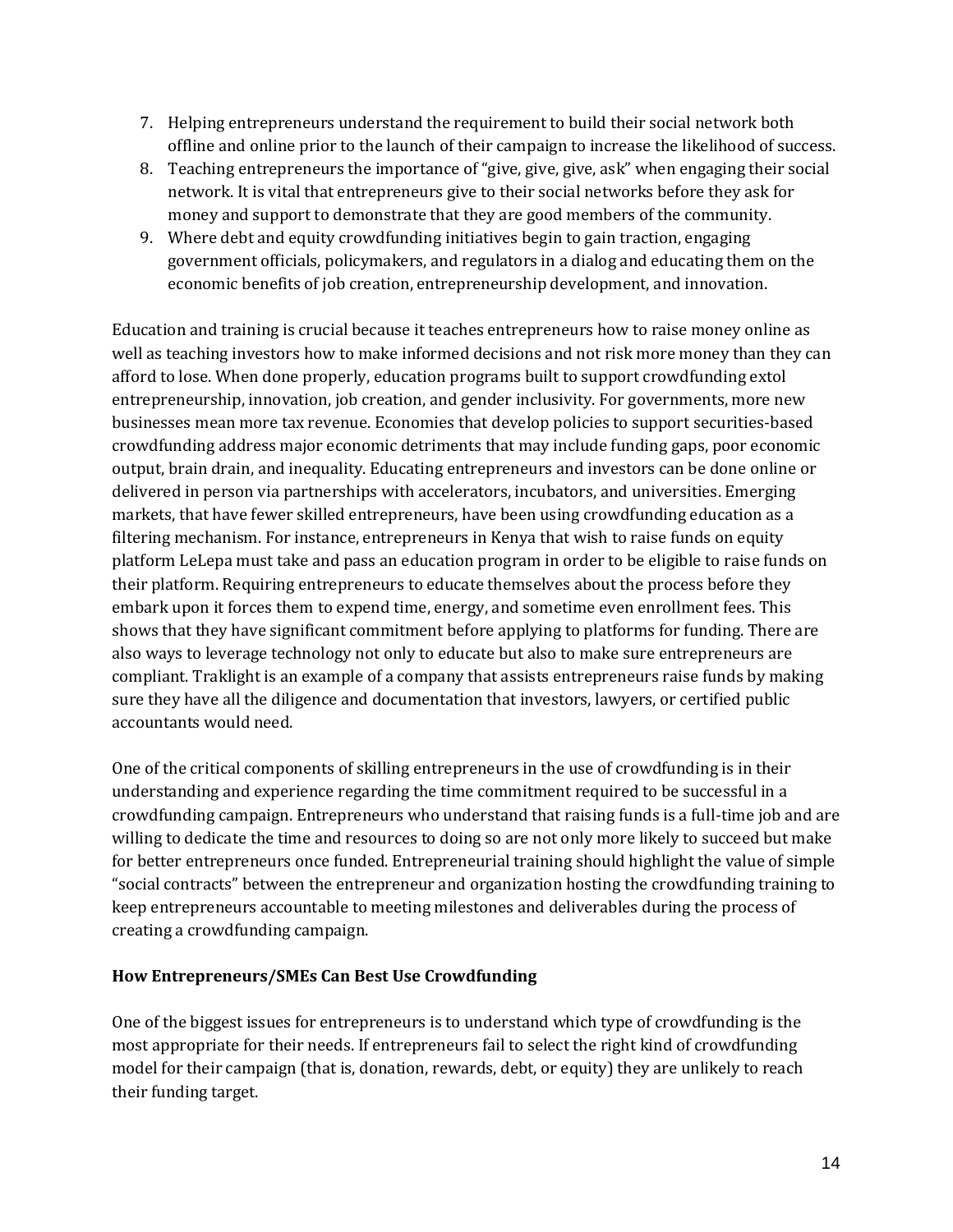To assist answering this complex question, Crowdfund Capital Advisors has conducted extensive research and analysis into the factors resulting in successful campaigns, based on the type of business, the stage of business, and the individuals backing the campaigns.

Entrepreneurs need to answer the following questions to the best of their abilities to help them decide which form of crowdfunding is likely to be most appropriate for their needs:

- 1. *What type of business do you have*? To what degree does it provide a service like a restaurant or hair salon or provide a product that you sell to customers?
- 2. *At what stage is your business*? Is it just an idea, does it have a business plan with a proof of concept, or is it established with customers and sales?
- 3. *What is the growth potential for your business*? Is it a traditional type of business that will have slow or moderate growth or is it a tech company that has high growth potential?
- 4. *What is the risk profile of your likely investors*? Are they likely to be risk takers or conservative?

Thus, a startup at the idea stage or a nonprofit is most likely to seek backers who are giving their money to support an entrepreneur or a cause and so donation-based crowdfunding is likely to be most appropriate. A startup with proof of concept, on the other hand, may seek investors with a higher risk profile, and so a rewards-based crowdfunding model may be pursued. An established and traditional SME seeking conservative investors is likely to find that debt-based crowdfunding is the right approach because it can provide an immediate return via payment of principal and interest, while an established SME in the technology sector with higher potential for growth is a possible candidate for equity-based crowdfunding where investors see the potential for an exit.

# **The Funding Void in Brazil**

Brazil has a number of similarities to the rest of the world when it comes to funding startups, small or medium enterprises (SMEs). These business owners either have to fund their businesses themselves, seek capital from close friends or family, Angels, VCs, or for some very lucky mediumsized businesses with very strong financials, they may be able to find loans from banks or other institutions (usually at very unfavorable rates/terms). However, none of those are a one-size-fits-all solution and each have their very limited sweet spot and funding size. In most cases, the answer is "there is no capital for your business". This is why the funding void exists. The funding void is the area where capital doesn't exist because one source of funding (personal finances, friends, family) ends before another one (VCs) begins. In our research and conversations with ecosystem players in Brazil, this funding void ranges from R\$200,000 to R\$2,000,000. While most companies do not qualify for Accelerators, those that do can only access up to R\$200,000. Venture Capital doesn't begin in earnest until R\$5,000,000 (though there are some investors interested in the > R\$2,000,000 range, including government agency backed VC funds). Hence depending on the size of company and capital needs, this void can be very sizeable and today, there are no funding solutions/strategies in Brazil to address this void.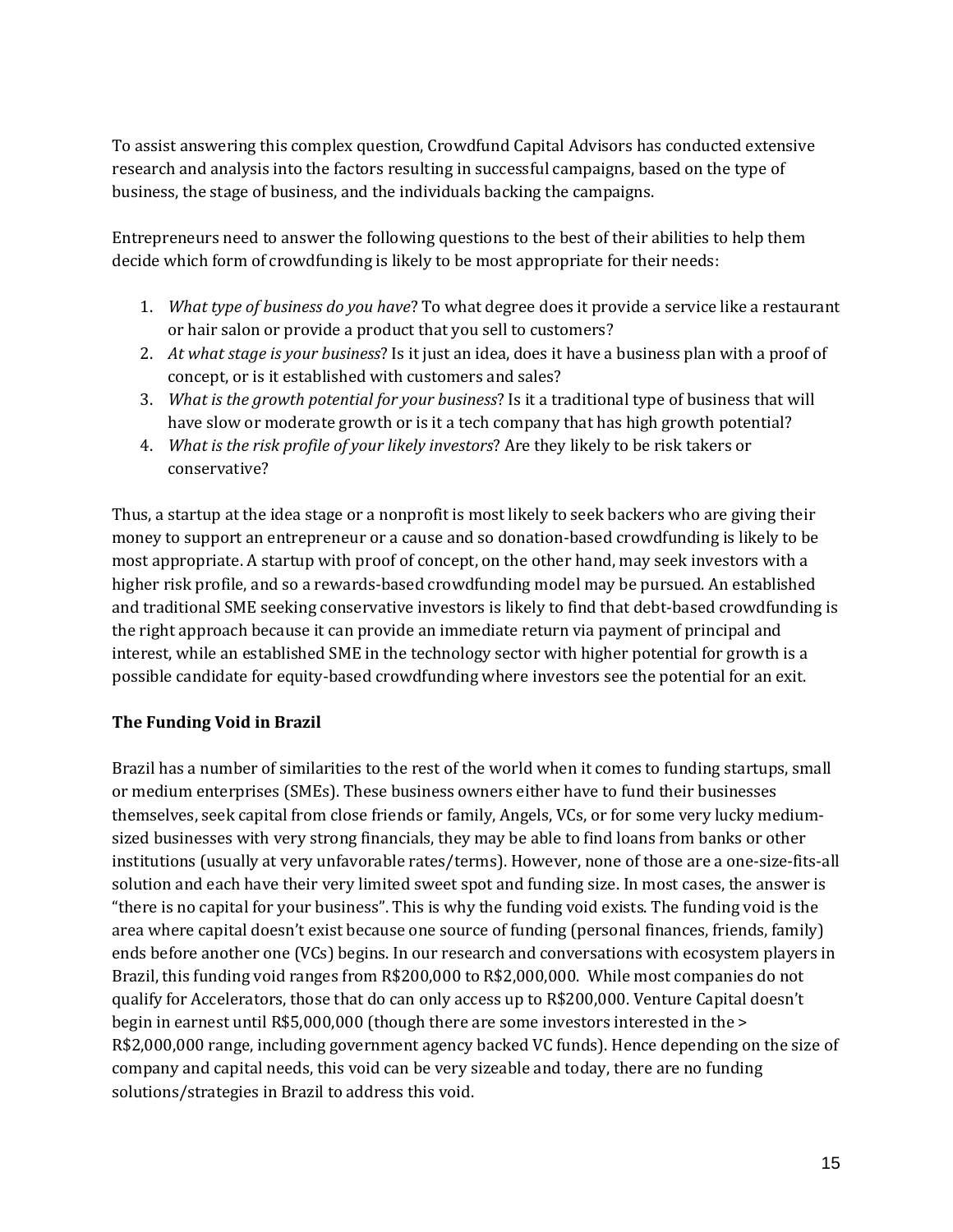This is what securities-based crowdfunding aims to fill. **It is important to understand that crowdfunding is NOT deregulation - it is re-regulation. It is a modern regulatory infrastructure that enables regulators to have better transparency and stronger, more effective investor protections than has ever been possible in the past.** By leveraging tools that we are accustomed to today (e.g. the Internet, regulated crowdfunding websites, online valuation plug-ins, online due diligence tools, online money transfer technologies and online investor relations software) entrepreneurs with viable businesses can upload information about their company, their goals and their investment and investors can review this information, make an investment decision and commit capital. By bringing the process online, it removes the challenges in following up with many individual investors, one-off meetings and asymmetrical information. It also standardizes the process and hence streamlines both the flow of information and capital. Bringing the process online creates a digital footprint of the information for regulators who need to police the markets but it also speeds up the entire process. For companies that either live or die based on cash flow, this could be the difference between access to capital or a death blow.

Crowdfunding / Online finance is the first step in the modernization of the private capital markets. This process increases transparency, investor protection, agility and liquidity in private company transactions that have never been possible before. We can see the benefits of moving public stock markets online 20 years ago. Now technology and our business practices are ready for the private markets to move online. Three important factors in this process that Brazil should consider:

- 1. Utilize tools to create standardized documentation for crowdfunding offerings. These tools exist today in other countries and can be adapted to use in Brazil. One example of documentation standardization in the US is [www.idisclose.com.](http://www.idisclose.com/)
- 2. Utilize common data standards across all platforms in Brazil. These data standards are recommended for the required data to help promote transparency, not to give away trade secrets or business practices of platforms or issuers. The crowdfunding industry can work together with regulators to utilize the currently available global data standards on crowdfunding.
- 3. Utilize independent and cost effective business valuation services. Today there are modern services that can render a data-driven business valuation at much lower cost and much faster/easier than was available in the past. These tools promote transparency and investor protection. Brazil should seek out these services that are available today that have global experience and track record that can be offered in the Brazil market for under R\$500.

#### **With the right framework, there is much potential**

It takes a company in the United States about 1 year to close a round of financing. As revealed in our [Modern Private Capital Markets Webinar,](https://app.webinarjam.net/register/32977/a4eba367fd) thanks to Regulation Crowdfunding the time to close a round of financing has been reduced to 135 days. These companies are raising on average US\$245,000 (~R\$831.640). The average successful crowdfunded deal has about 279 investors and these investors are investing on average \$879 (~R\$2.984) each. Because this is happening online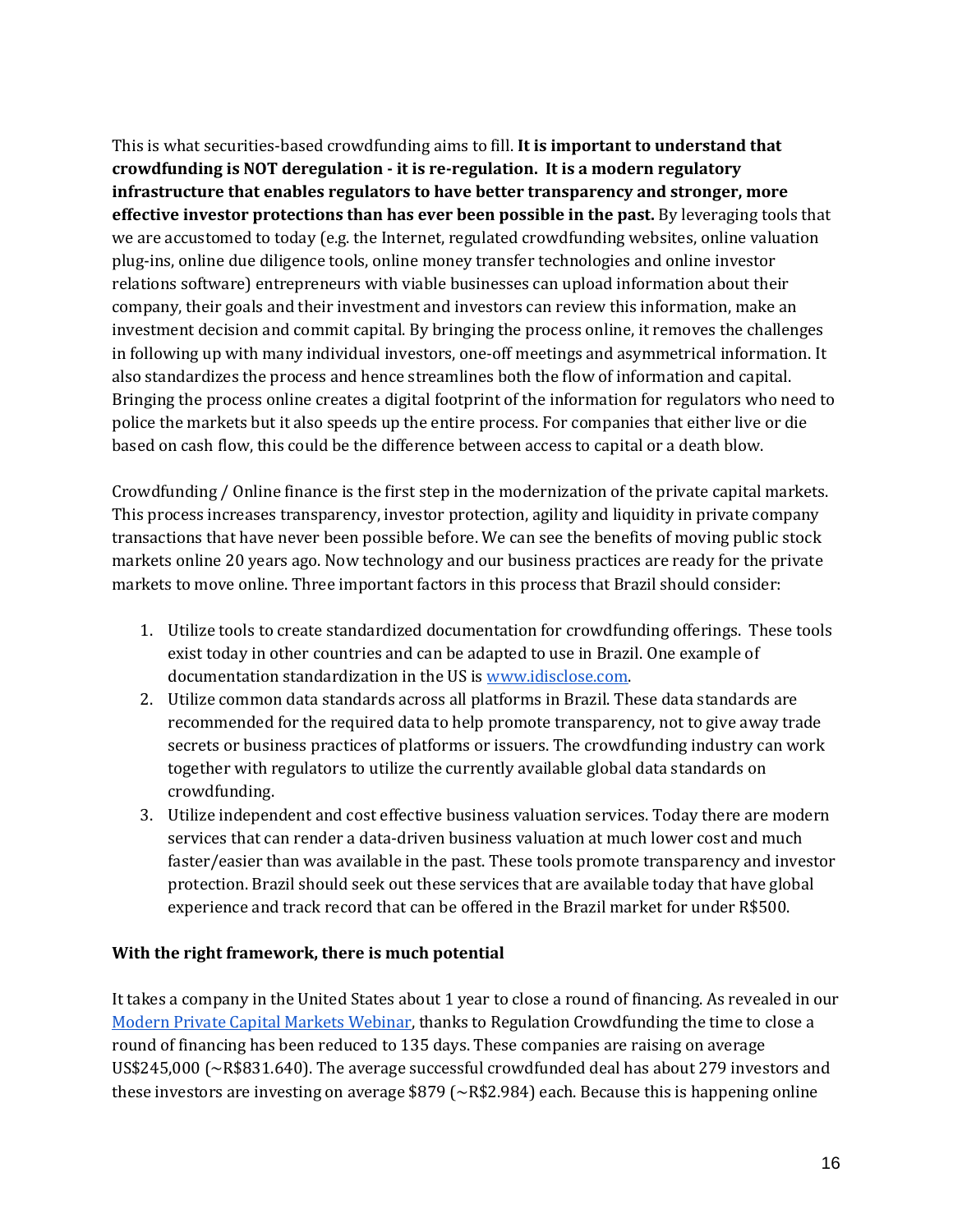we can tell that if a company does not hit its minimum funding target within 38 days it is likely that the campaign will fail. Currently 46% of companies using Regulation Crowdfunding are successful. If you consider that this is the relative beginning of an industry, these numbers are very encouraging. Brazil can enjoy the same degree of success if it crafts the right policy that fills not only the funding void but gives the industry enough breathing room to expand.

#### **Positive Aspects of the Proposed Crowdfunding Legislation**

In reviewing the proposed framework there are several promising aspects.

- 1. First and foremost, the basic tenants of crowdfunding are well understood. Issuers are allowed to raise money online from investors provided that Platforms are registered with the CVM. This is the most important step to controlling who can raise funds, how information and capital flows and what is captured in a digital footprint. Together this is important in curtailing any potential fraud. The CVM understands that it is the role of the crowd to perform the diligence on an offering and has removed the pre-approval process that was previously required.
- 2. Any type of security including debt and equity instruments are allowed. This allows both retail operations that have customers and cash flow, as well as technology companies that could be part of an acquisition, the ability to raise capital under structures that are beneficial to investors. In other words, this allows for exit potentials from these different types of securities, based on the business type.
- 3. The pool of companies that can benefit from this opportunity was increased to R\$10M in Turnover (Revenue) and they can raise up to R\$5M per round. Given the data coming out of the US and Europe these are fair starting points.
- 4. No cap was put on the number of investors that can be part of a crowdfunded offering. This is important particularly when it is likely that developing economies will have many smaller investors over a developed economy that will have fewer, larger investors.
- 5. Investors are capped at investments based on their qualification. Smaller retail investors are capped at R\$10.000 per round unless they have gross income or liquid assets greater than R\$100.000 and then they can invest up to 10% and Qualified investors have no cap giving them the ability to step in with more capital (provided they have a liquid net worth greater than R\$1M)
- 6. Prudent disclosures including a business plan, financial statements and valuation are mandated as well as risk factors and investor education documents that train investors on failure rates, lack of liquidity, lack of a secondary market, etc.
	- a. We would strongly encourage the CVM to look for new FinTech tools that can assist in the standardization of these offerings, helps issuers create offering memorandums, risk disclosures and valuation reports. Example of such companies were included in pages 4-7.
- 7. And finally, information is required to be reported to the CVM each year including platform activity, number of offerings, number of successes, start and end date of successful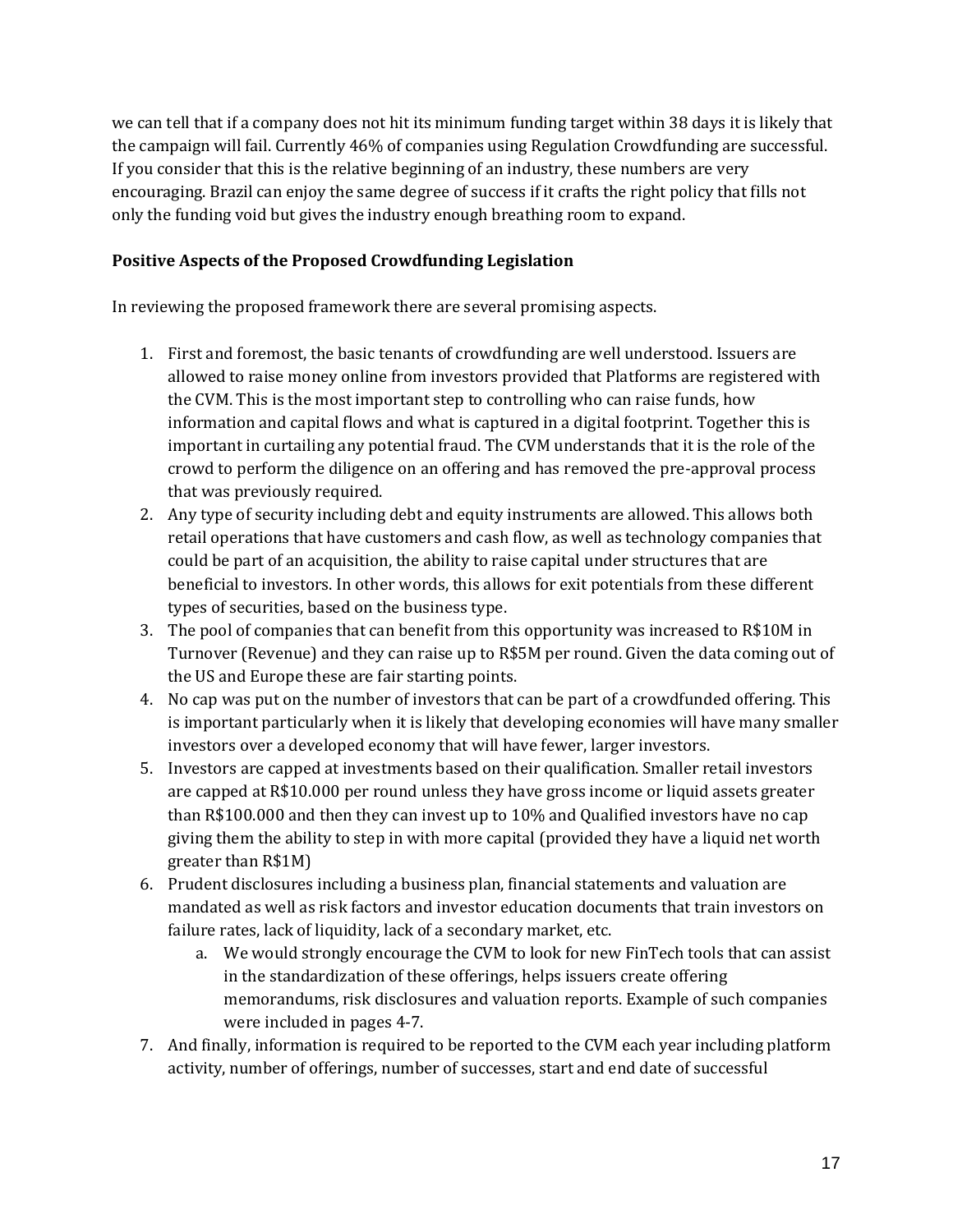offerings, amount raised, valuation and number and type (qualified, retail, etc) of investors. All this will be good for transparency purposes and bring credibility to the market.

#### **Elements of the Legislation Where CCA Recommends Improvements**

In reviewing the proposal, there are several hurdles that may impede the ability for securities crowdfunding to flourish. Given our global experience, we suggest the proposal be updated to address the following:

- 1. **Create suitable escrow service and efficient money transfer services to improve transparency and market efficiency. Also, enable a "cooling off period" and overfunding of capital commitments to improve investor protection and liquidity of transactions:**
	- a. We would encourage the government to assist in the creation of alternative escrow solutions that can act as an intermediary. Such FinTech solutions exist elsewhere in the world, are cost effective, technology-enabled, and tackle this challenge seamlessly.
	- b. We would suggest the CVM require all commitments to be affirmative until 72 hours prior to closing. If more than a certain percent of the capital commitments is withdrawn, then all investors need to be notified before offering may close.
	- c. To support this cooling off period, CCA recommends the ability for campaigns to "oversubscribe" by 20% so that in case some investors do rescind their interest during the cooling off period, it does not damage the funding round's ability to close without hitting its funding target.
	- d. At a minimum, if alternative escrow cannot be utilized at the onset, then the current best practice of 'signed binding contracts during the offer period and money transfer directly to the (confirmed) company account only if the offer achieves success' should be recognized and permitted.
- 2. **Self-disclosure of financial suitability should continue to be the standard in crowdfunding as it is today in other investing in Brazil**. **This should be combined with robust investor education/information provided to investors prior to making an investment, about the risks of investing in SMEs and startups**. Today, investors in Brazil are not required to disclose their financial information to make an investment. This is based on historical and cultural reasons. To require new financial disclosures for crowdfunding that are not required for any other type of investing will destroy the vast majority of the crowdfunding market, which will waste all of the hard work by the government and industry to create balanced regulation that creates a new way to fund companies. Financial self-disclosure for crowdfunding would impose a burden on a new market that does not exist in any other market in Brazil. CCA strongly recommends allowing self-certification of investors as long as the investments are made within the regulatory limits. Platforms should notify all investors that if they make material misstatements about their financial position, the platform, issuer and government will be held harmless for the losses.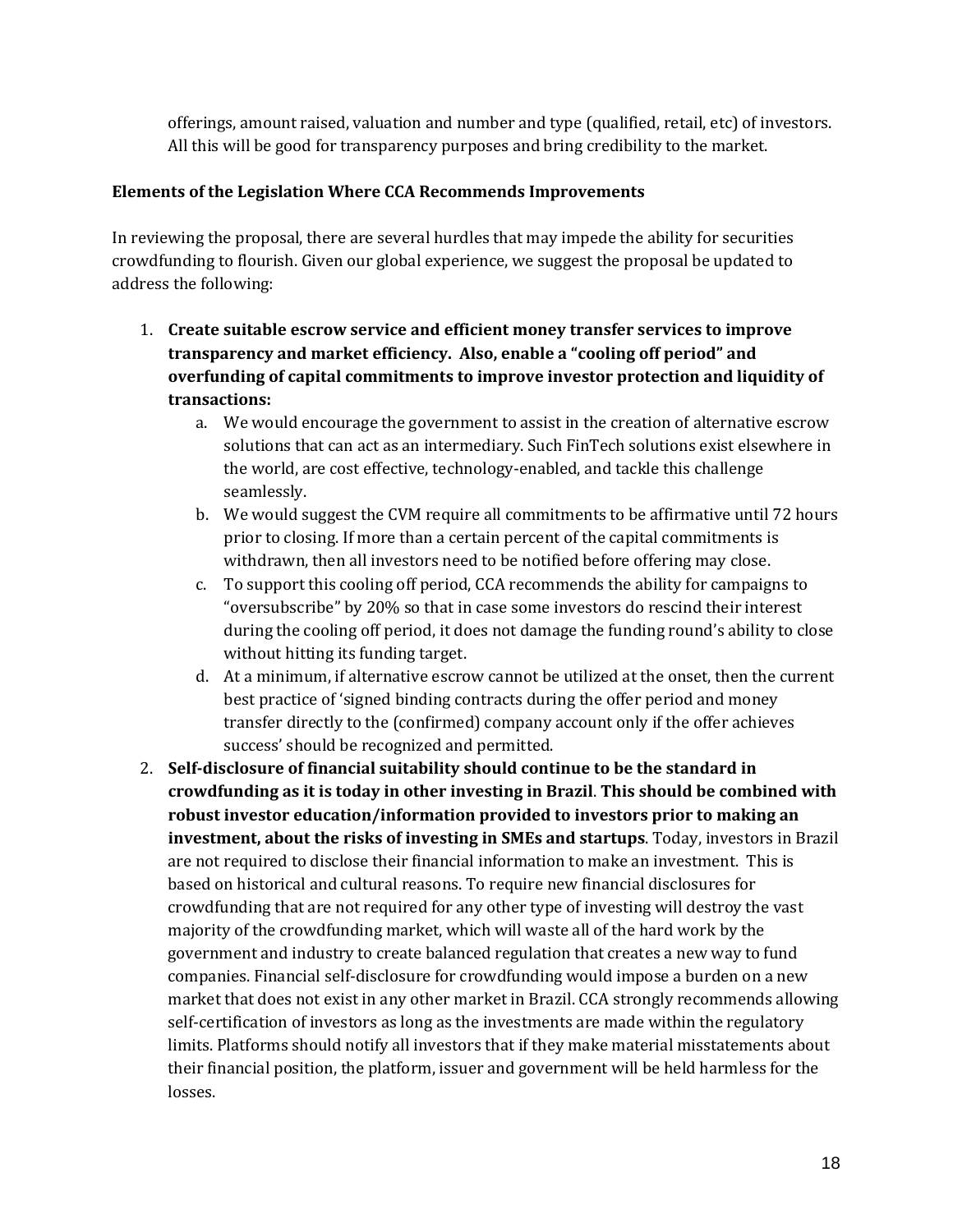- 3. **Offer greater transparency on the Raise and Spend.** The final rules should allow for minimum and maximum funding targets provided that a company show different scenarios for both. This is beneficial for companies that are over funded because they can have stretch goals that are common in rewards crowdfunding that may allow a company to achieve higher results with more capital. Having a baseline minimum target and corresponding scenario will give investors the opportunity to evaluate whether they believe the company can accomplish its objectives while only hitting a minimum funding target. We believe this is a strong addition.
- 4. **Utilize global data standards for issuer/investor information so that platforms can efficiently deliver a data set, on a periodic basis, to the financial regulator that will improve transparency and investor protection:** Capital markets operate effectively when there is data and analysts to review the data. Within securities-based crowdfunding there are at least 30 key variables that can provide insight into private offerings. By tracking these variables, the industry, media and regulators can see where capital is flowing, what types of companies are receiving funding, average valuations and much more. All of this provides transparency and credibility in the market. We would encourage the CVM to either create such a database or partner with the Brazilian Crowdfunding Association to have them collect data and monitor the industry.
- 5. **Create a "safe harbor" to limit Portal liability for misstatements by issuers**. In the proposed rules Platforms are responsible for the veracity of the information in an issuer's disclosures. In theory, this seems logical, however in practice it is nearly impossible. Consider a biotech startup that is seeking capital and has Intellectual Property developed by a PhD. A platform nor its employees could ever understand the intricacies of that intellectual property nor whether something was factually incorrect. However, another PhD who might be a potential investor may. That is the role of crowdfunding, to have the crowd perform that diligence. Not the platform. To have the platform perform a full audit would be too costly and issuers would never be able to bear those costs. In addition, platforms can't handle that risk or the costs of that compliance. We would propose that following the tenets of crowdfunding, the process of diligence be done by the investors and any material misstatements that the platform was aware of at the time of disclosure they may be held accountable for those. Platforms should have a responsibility to conduct standards-based diligence on all issuers, and if they follow those standards-based diligence methods, they should not be held liable for misstatements that fall outside of that process. If this issue is not addressed, it will dramatically limit the ability of portals to survive/succeed.
- 6. **Support robust communication between investors and issuers via portals and other reasonable/standard communication methods**. Please consider fully leveraging the investor protection power of the Web, social media and face-to-face communication. In the proposed rules entrepreneurs are restricted on how they may communicate with investors. Portals are restricted on how they may communicate with investors as well. Issuers and Portals are not allowed any external contact (i.e. telephone, investor events, webinars, etc) with investors. In theory, while this seems logical, it is impractical with how capital formation takes place and actually damages investor protection. The goal of the crowdfunding framework should be to include these forms of communication rather than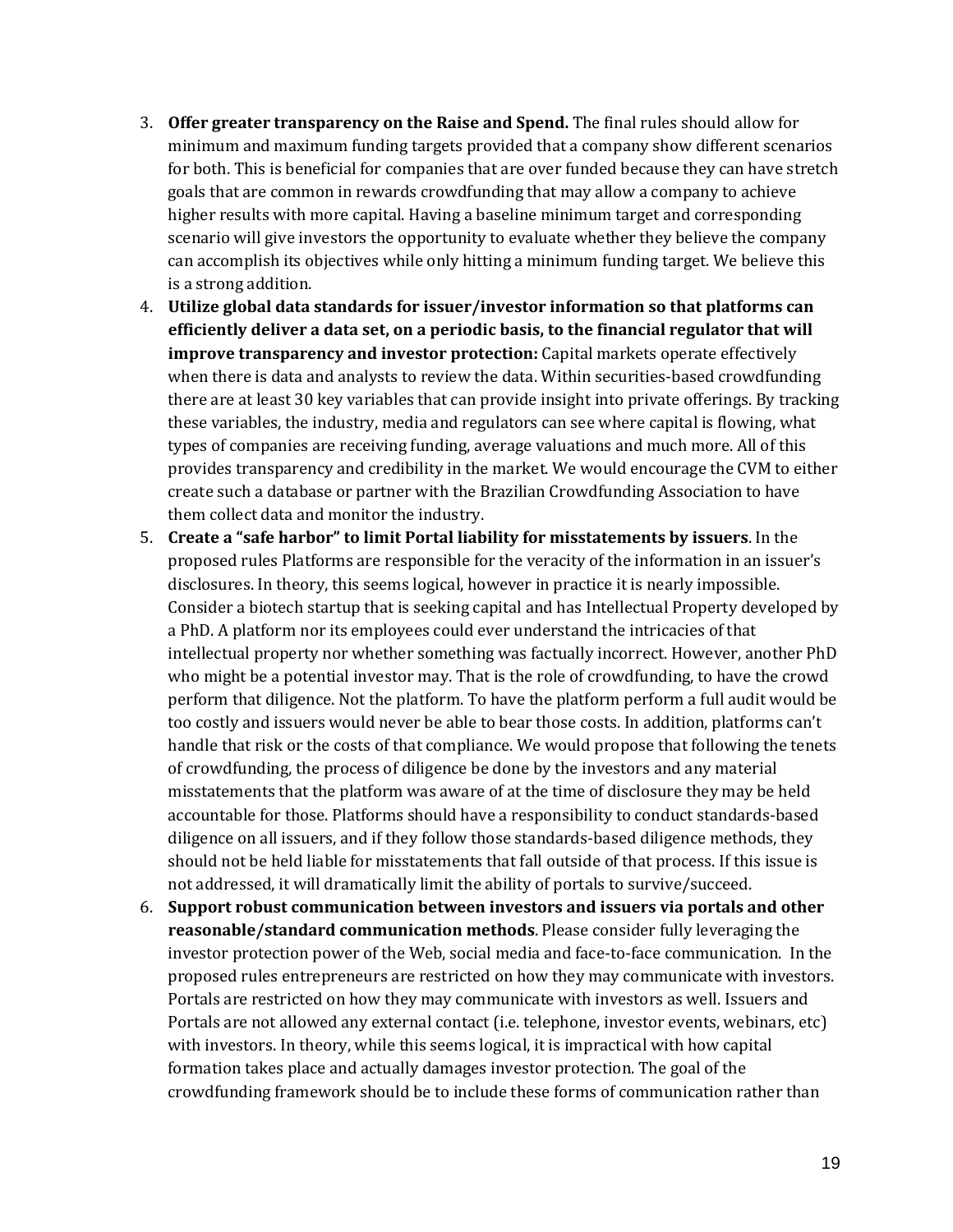preclude them. CCA suggests that communication channels be opened to allow issuers and portals to drive investors to the portal to learn more about an offering but restrict the discussions to the information available in the materials made available via the platform. Portals should be allowed to host webinars, recorded calls and investor events such that other prospective investors may benefit from that information if it is digitally recorded and stored on the portal. A critical component to the success of crowdfunding is the crowd. You cannot crowdfund without a crowd and the success of an offering comes down to communicating with the crowd that is closest to an issuer, not those an issuer has no prior relationship with. By supporting robust communication that will be part of the "digital footprint" of the issuer, regulators have a more complete and accurate record of what was communicated and when between issuers and investors.

- 7. **Potential investors should be required to register on the crowdfunding platform before they can view issuer information. This is important for issuer security, investor protection, platform security and money laundering protection.** Under the proposed rules, investors would not have to register with a portal to review issuer information. This presents 3 significant issues.
	- a. Without having investors register, Portals cannot tell who is reviewing issuer information. In the case of sensitive information or intellectual property this would present a challenge because in a log in scenario, the platform would know which investors are reviewing sensitive information if in the unfortunate case that a competitor was sniffing for intel.
	- b. Without having potential investors register, portals cannot keep potential investors informed as to what is happening with an issuer, on the platform or with the industry in general. This would not allow the platforms to scale commercially. We would recommend that portals be allowed to register any potential investors.
	- c. It is important for both portals and regulators to know who is on their platforms and making investments to protect against money laundering.

#### **Summary**

If the goal of securities-based crowdfunding is to get capital to entrepreneurs where it doesn't exist so they can create, grow and scale businesses and hire people, then the CVM needs to create policy that creates a transparent and credible market without being overly bureaucratic or costly. Within the current ecosystem, traditional funding players (VCs) are limited in their capacity. Securitiesbased crowdfunding can solve this problem. Within the current system, investing in startups and SMEs has been restricted which has created a self-fulfilling culture that investing in startups and SMEs is a challenge. Securities-based crowdfunding can solve this problem. It will also allow more investors to experiment with long-term investments and alternatives rather than simply putting their money into a savings account. In general, the headlines from the proposed rules are positive, but learn from Italy's mistakes, securities-based crowdfunding requires the right balance, or else if you build it, they will *not* come.